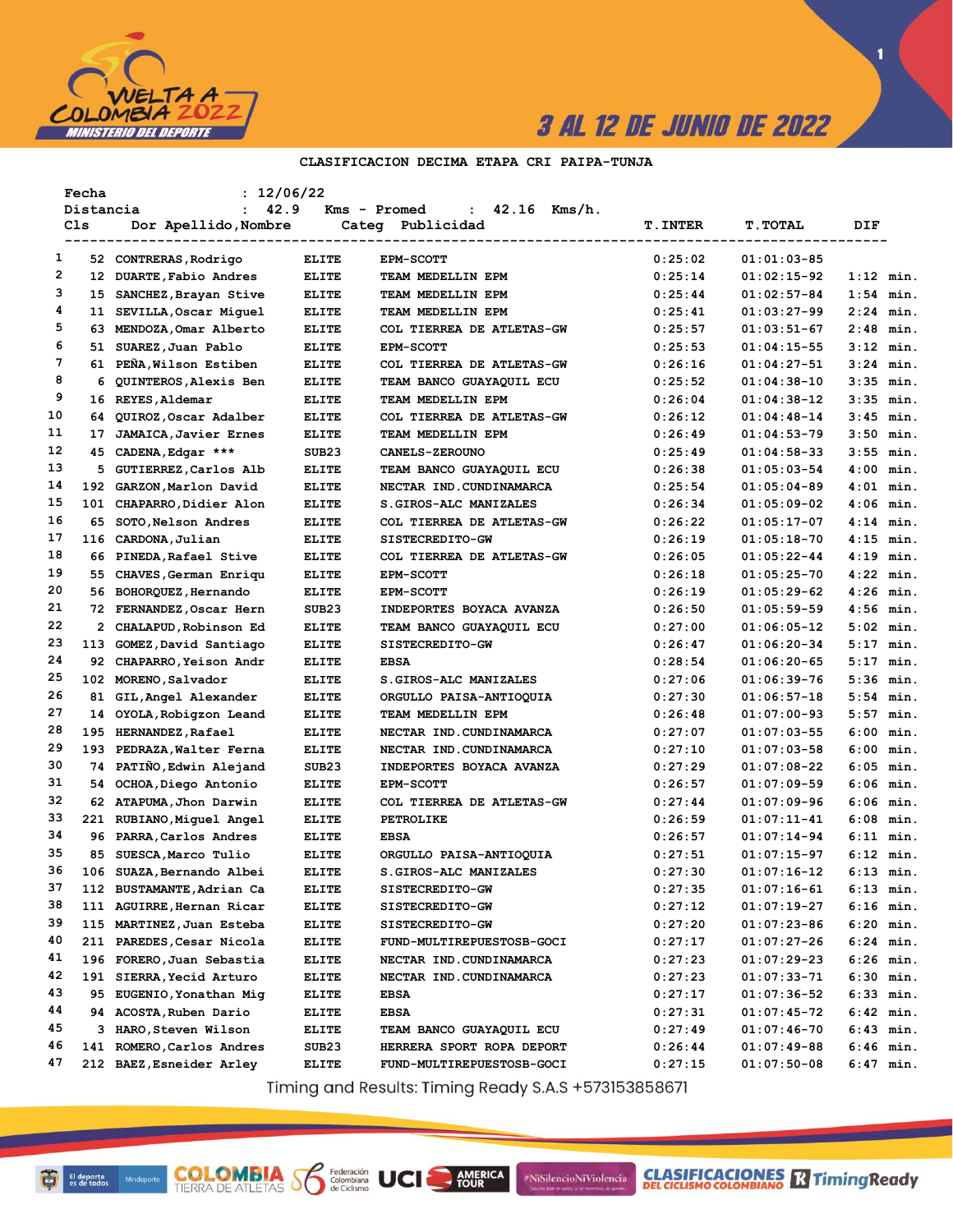

 $\overline{\mathbf{2}}$ 

### CLASIFICACION DECIMA ETAPA CRI PAIPA-TUNJA

|          | Fecha     | : 12/06/22                                     |                                   |                                                    |                |                                |              |  |
|----------|-----------|------------------------------------------------|-----------------------------------|----------------------------------------------------|----------------|--------------------------------|--------------|--|
|          | Distancia | : 42.9                                         |                                   | $42.16$ Kms/h.<br>Kms - Promed<br>$\mathbf{1}$     |                |                                |              |  |
|          | Cls       | Dor Apellido,Nombre                            |                                   | Categ Publicidad                                   | <b>T.INTER</b> | <b>T.TOTAL</b>                 | DIF.         |  |
|          |           |                                                |                                   | -----------------------------------                |                | ----------------------         |              |  |
| 48       |           | 91 ORTEGA, Robinson Arma                       | <b>ELITE</b>                      | <b>EBSA</b>                                        | 0:28:13        | $01:07:59-07$                  | $6:56$ min.  |  |
| 49       |           | 213 DIAZ, Manuel Ignacio                       | <b>ELITE</b>                      | FUND-MULTIREPUESTOSB-GOCI                          | 0:26:41        | $01:08:01-03$                  | $6:58$ min.  |  |
| 50       |           | 67 RICO, Cristian David                        | SUB <sub>23</sub>                 | COL TIERREA DE ATLETAS-GW                          | 0:28:21        | $01:08:01-38$                  | $6:58$ min.  |  |
| 51       |           | 231 RAMIREZ, Santiago                          | <b>ELITE</b>                      | TEAM CARTAGENA-LICICLISMO                          | 0:27:12        | $01:08:01-90$                  | $6:58$ min.  |  |
| 52       |           | 161 BOBADILLA, Duban Cami                      | <b>ELITE</b>                      | TEAM NATIVOS PAYN                                  | 0:27:27        | $01:08:19-25$                  | $7:16$ min.  |  |
| 53       |           | 13 OCAMPO, Victor Alejan                       | <b>ELITE</b>                      | TEAM MEDELLIN EPM                                  | 0:28:52        | $01:08:26-85$                  | $7:23$ min.  |  |
| 54       |           | 44 CORTE, Eduardo                              | <b>ELITE</b>                      | CANELS-ZEROUNO                                     | 0:27:04        | $01:08:29-56$                  | $7:26$ min.  |  |
| 55       |           | 121 MUÑOZ, Edison                              | <b>ELITE</b>                      | CM TEAM                                            | 0:27:35        | $01:08:35-13$                  | $7:32$ min.  |  |
| 56       |           | 122 BURGOS, Eli Saul                           | <b>ELITE</b>                      | CM TEAM                                            | 0:27:25        | $01:08:43-97$                  | $7:40$ min.  |  |
| 57       |           | 57 RODRIGUEZ, John Ander                       | <b>ELITE</b>                      | <b>EPM-SCOTT</b>                                   | 0:27:48        | $01:08:46-33$                  | $7:43$ min.  |  |
| 58       |           | 215 CALLEJAS, Edinson ***                      | SUB <sub>23</sub>                 | FUND-MULTIREPUESTOSB-GOCI                          | 0:27:39        | $01:08:48-99$                  | $7:45$ min.  |  |
| 59       |           | 223 MUÑIZ, Jose R ***                          | SUB <sub>23</sub>                 | <b>PETROLIKE</b>                                   | 0:28:00        | $01:08:54-99$                  | $7:51$ min.  |  |
| 60       |           | 73 URIAN, Jose M ***                           | SUB <sub>23</sub>                 | INDEPORTES BOYACA AVANZA                           | 0:27:48        | $01:09:00-45$                  | $7:57$ min.  |  |
| 61       | 7         | TORO, Alexander                                | <b>ELITE</b>                      | TEAM BANCO GUAYAQUIL ECU                           | 0:28:04        | $01:09:04-17$                  | $8:01$ min.  |  |
| 62       |           | 32 MONTENEGRO, Santiago                        | <b>ELITE</b>                      | MOVISTAR-BEST PC                                   | 0:28:26        | $01:09:06 - 75$                | $8:03$ min.  |  |
| 63       |           | 21 TORRES, Rodolfo Andre                       | <b>ELITE</b>                      | TEAM ILLUMINATE                                    | 0:28:34        | $01:09:25-54$                  | $8:22$ min.  |  |
| 64       |           | 75 SOSSA, Juan P ***                           | SUB <sub>23</sub>                 | INDEPORTES BOYACA AVANZA                           | 0:28:12        | $01:09:53-89$                  | $8:50$ min.  |  |
| 65       |           | 185 GONZALEZ, Jersson ***                      | SUB <sub>23</sub>                 | AMPRO-CERVEZAANDINA                                | 0:28:13        | $01:09:56-87$                  | $8:53$ min.  |  |
| 66       |           | 41 PARRA, Heiner Rodrigo                       | <b>ELITE</b>                      | <b>CANELS-ZEROUNO</b>                              | 0:29:11        | $01:09:58-48$                  | $8:55$ min.  |  |
| 67       |           | 197 MORENO, Juan J ***                         | SUB <sub>23</sub>                 | NECTAR IND. CUNDINAMARCA                           | 0:27:28        | $01:10:05-64$                  | $9:02$ min.  |  |
| 68       |           | 206 MACA, Leison Damian                        | <b>ELITE</b>                      | FUERZAS ARMADAS COLOMBIA                           | 0:27:59        | $01:10:09-88$                  | $9:06$ min.  |  |
| 69       |           | 166 ALONSO, John ***                           | SUB <sub>23</sub>                 | TEAM NATIVOS PAYN                                  | 0:27:51        | 01:10:10-52                    | $9:07$ min.  |  |
| 70       | 114       | GUERRERO,Juan Diego                            | <b>ELITE</b>                      | SISTECREDITO-GW                                    | 0:28:28        | $01:10:22-63$                  | $9:19$ min.  |  |
| 71       |           | 104 MARTINEZ, Luis Miquel                      |                                   |                                                    | 0:28:23        |                                | $9:34$ min.  |  |
| 72       |           |                                                | <b>ELITE</b>                      | S.GIROS-ALC MANIZALES<br>TOLIMA ES PASION-L. HUILA | 0:28:18        | $01:10:37-44$<br>$01:10:38-09$ | $9:35$ min.  |  |
| 73       |           | 173 QUETAMA, Yeison Ubarl<br>97 PIRA, Omar *** | <b>ELITE</b><br>SUB <sub>23</sub> | <b>EBSA</b>                                        | 0:28:24        |                                | $9:52$ min.  |  |
| 74       |           |                                                | SUB <sub>23</sub>                 |                                                    | 0:28:47        | $01:10:55-37$<br>$01:10:57-29$ | $9:54$ min.  |  |
| 75       |           | 33 PANTOJA, Cesar ***                          |                                   | MOVISTAR-BEST PC                                   |                |                                | $9:56$ min.  |  |
| 76       |           | 246 GOMEZ, Hernan Dario                        | <b>ELITE</b>                      | FUNDACION TEAM RECAPI                              | 0:28:12        | $01:10:59-64$                  |              |  |
| 77       |           | 84 OSORIO, Juan Felipe                         | <b>ELITE</b>                      | ORGULLO PAISA-ANTIOQUIA<br>TEAM ILLUMINATE         | 0:29:40        | $01:11:00-97$                  | $9:57$ min.  |  |
| 78       |           | 22 SARMIENTO, Johnatan F                       | <b>ELITE</b>                      |                                                    | 0:27:49        | 01:11:03-52                    | $10:00$ min. |  |
| 79       |           | 53 MUÑOZ, Cristian Camil                       | <b>ELITE</b>                      | <b>EPM-SCOTT</b>                                   | 0:28:39        | $01:11:05-05$                  | $10:02$ min. |  |
| 80       |           | 176 ROBLES, Camilo A ***                       | SUB <sub>23</sub>                 | TOLIMA ES PASION-L. HUILA                          | 0:28:49        | 01:11:10-02                    | $10:07$ min. |  |
| 81       |           | 31 URBANO, Jerson Ruben                        | <b>ELITE</b>                      | MOVISTAR-BEST PC                                   | 0:28:47        | $01:11:19-63$                  | $10:16$ min. |  |
| 82       |           | 77 DIAGAMA, Marlon ***                         | SUB <sub>23</sub>                 | INDEPORTES BOYACA AVANZA                           | 0:28:46        | 01:11:24-47                    | $10:21$ min. |  |
|          |           | 152 LOPEZ, Luis                                | <b>ELITE</b>                      | ALC LA VEGA-4WD-DELUXE                             | 0:29:01        | 01:11:26-97                    | $10:23$ min. |  |
| 83<br>84 |           | 103 TABARES, Jordan Felip                      | ELITE                             | <b>S.GIROS-ALC MANIZALES</b>                       | 0:28:27        | 01:11:30-03                    | $10:27$ min. |  |
|          |           | 36 CAICEDO, Pablo                              | <b>ELITE</b>                      | MOVISTAR-BEST PC                                   | 0:28:32        | 01:11:39-13                    | $10:36$ min. |  |
| 85<br>86 | 105       | RINCON, Yeison Alejan                          | <b>ELITE</b>                      | S.GIROS-ALC MANIZALES                              | 0:28:05        | 01:11:43-41                    | $10:40$ min. |  |
|          |           | 154 CANASTUJ, Jose David                       | <b>ELITE</b>                      | ALC LA VEGA-4WD-DELUXE                             | 0:30:13        | 01:12:07-12                    | $11:04$ min. |  |
| 87       |           | 4 HUERA, Richard Roland                        | <b>ELITE</b>                      | TEAM BANCO GUAYAQUIL ECU                           | 0:28:28        | 01:12:10-63                    | $11:07$ min. |  |
| 88       |           | 214 PEREZ, Wilmar Jahir                        | <b>ELITE</b>                      | FUND-MULTIREPUESTOSB-GOCI                          | 0:29:29        | $01:12:19-51$                  | $11:16$ min. |  |
| 89       | 165       | SANCHEZ, Yerzon Eduar                          | <b>ELITE</b>                      | <b>TEAM NATIVOS PAYN</b>                           | 0:28:07        | 01:12:26-95                    | $11:23$ min. |  |
| 90       |           | 216 BLANCO, Lukas ***                          | SUB23                             | FUND-MULTIREPUESTOSB-GOCI                          | 0:28:52        | 01:12:44-13                    | $11:41$ min. |  |
| 91       |           | 232 POSSO, Eduardo J ***                       | SUB23                             | TEAM CARTAGENA-LICICLISMO                          | 0:29:21        | $01:13:05-92$                  | $12:02$ min. |  |
| 92       |           | 174 CERQUERA, William Ant                      | <b>ELITE</b>                      | TOLIMA ES PASION-L. HUILA                          | 0:28:50        | 01:13:09-30                    | $12:06$ min. |  |
| 93       |           | 23 CASTIBLANCO, Jorge Ca                       | ELITE                             | TEAM ILLUMINATE                                    | 0:29:57        | $01:13:44-70$                  | $12:41$ min. |  |

Timing and Results: Timing Ready S.A.S +573153858671

AMERICA

#NiSilencioNiViolencia

**COLOMBIA S** 

Federación<br>Colombiana<br>de Ciclismo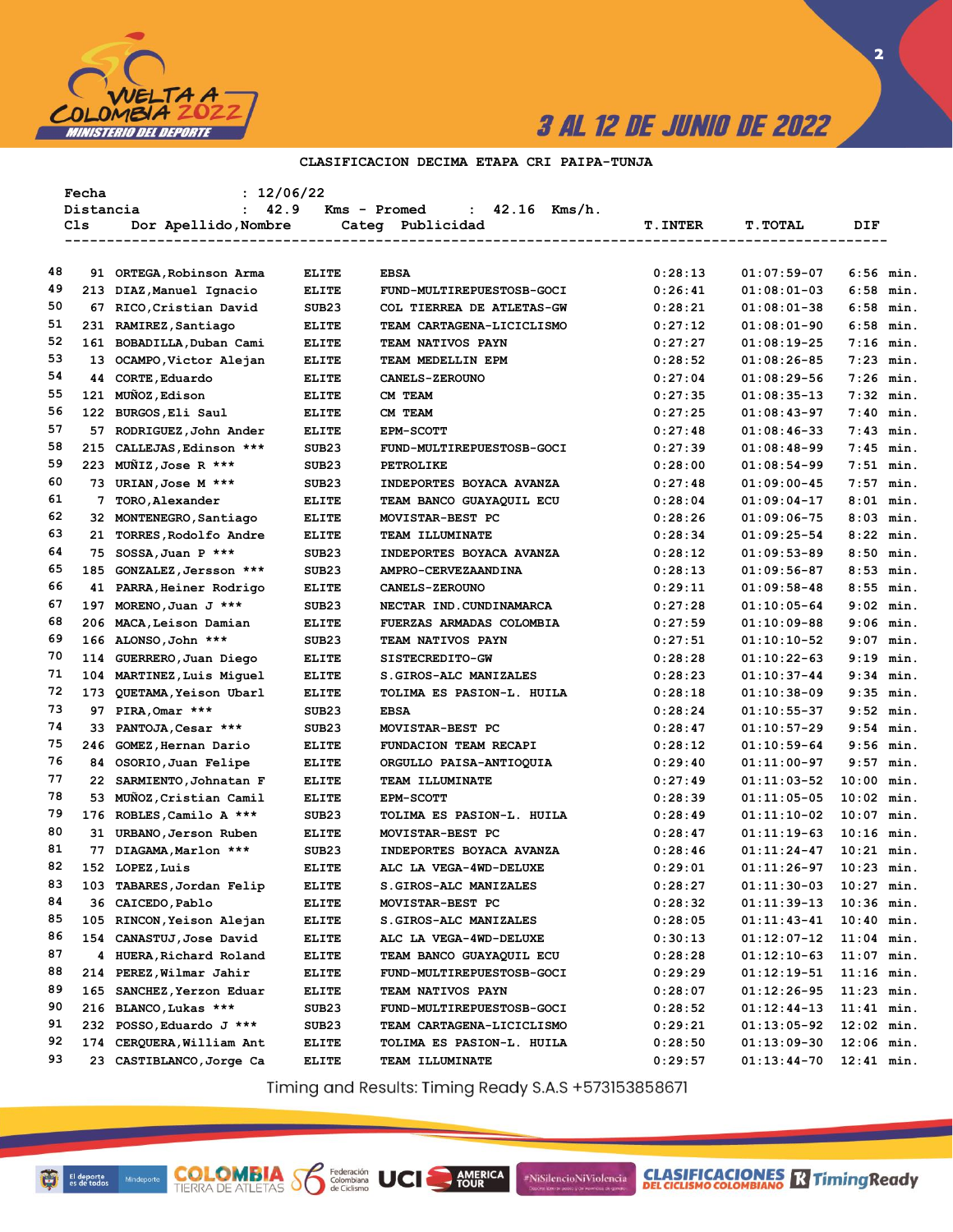

**CLASIFICACIONES M**Timing Ready

### **CLASIFICACION DECIMA ETAPA CRI PAIPA-TUNJA**

|     | Fecha<br>Distancia<br>Cls | : 12/06/22<br>: 42.9<br>Dor Apellido, Nombre |              | 42.16<br>Kms/h.<br>Kms - Promed<br>$\mathbf{r}$<br>Categ Publicidad | <b>T.INTER</b> | <b>T.TOTAL</b> | DIF          |  |
|-----|---------------------------|----------------------------------------------|--------------|---------------------------------------------------------------------|----------------|----------------|--------------|--|
|     |                           |                                              |              |                                                                     |                |                |              |  |
| 94  |                           | 236 GUAVITA, Cesar D ***                     | SUB23        | TEAM CARTAGENA-LICICLISMO                                           | 0:28:52        | $01:13:50-21$  | $12:47$ min. |  |
| 95  | 76                        | UMBA, Juan Alejandro                         | SUB23        | INDEPORTES BOYACA AVANZA                                            | 0:29:32        | $01:13:59-04$  | $12:56$ min. |  |
| 96  |                           | 132 VARGAS, Jhon Jairo                       | ELITE        | CONSTRU ZEA-EL FARO ELECT                                           | 0:29:22        | $01:14:03-96$  | $13:00$ min. |  |
| 97  | 253                       | GARCIA, Edgar ***                            | SUB23        | <b>DEPORMUNDO</b>                                                   | 0:29:18        | $01:14:06-26$  | $13:03$ min. |  |
| 98  |                           | 233 ARZUAGA, Julio Jose                      | SUB23        | TEAM CARTAGENA-LICICLISMO                                           | 0:29:43        | $01:15:17-88$  | $14:14$ min. |  |
| 99  |                           | 135 CIFUENTES, Fabian Sti                    | <b>ELITE</b> | CONSTRU ZEA-EL FARO ELECT                                           | 0:29:28        | $01:16:13-09$  | $15:10$ min. |  |
| 100 |                           | 1 HERNANDEZ, Jose Tito                       | <b>ELITE</b> | TEAM BANCO GUAYAQUIL ECU                                            | 0:29:08        | $01:17:28-83$  | $16:25$ min. |  |
| 101 |                           | 156 JULAJUJ, Elex Rony                       | <b>ELITE</b> | ALC LA VEGA-4WD-DELUXE                                              | 0:31:18        | $01:20:25-98$  | $19:22$ min. |  |
|     |                           |                                              |              |                                                                     |                |                |              |  |

### **CLASIFICACION SUB23 DE LA ETAPA**

| 1  | 45 CADENA, Edgar ***            | SUB23             | <b>CANELS-ZEROUNO</b>                 | $01:04:58-33$ |              | min.        |
|----|---------------------------------|-------------------|---------------------------------------|---------------|--------------|-------------|
| 2  | 72 FERNANDEZ, Oscar Hern SUB23  |                   | INDEPORTES BOYACA AVANZA              | $01:05:59-59$ |              | $1:01$ min. |
| 3  | 74 PATIÑO, Edwin Alejand SUB23  |                   | INDEPORTES BOYACA AVANZA              | $01:07:08-22$ |              | $2:10$ min. |
| 4  | 141 ROMERO, Carlos Andres SUB23 |                   | HERRERA SPORT ROPA DEPORT             | $01:07:49-88$ |              | $2:51$ min. |
| 5  | 67 RICO, Cristian David         | SUB <sub>23</sub> | COL TIERREA DE ATLETAS-GW 01:08:01-38 |               |              | $3:03$ min. |
| 6  | 215 CALLEJAS, Edinson *** SUB23 |                   | FUND-MULTIREPUESTOSB-GOCI             | $01:08:48-99$ |              | $3:50$ min. |
| 7  | 223 MUNIZ, Jose R ***           | SUB <sub>23</sub> | <b>PETROLIKE</b>                      | $01:08:54-99$ |              | $3:56$ min. |
| 8  | 73 URIAN, Jose M ***            | SUB23             | INDEPORTES BOYACA AVANZA              | $01:09:00-45$ |              | $4:02$ min. |
| 9  | 75 SOSSA, Juan P ***            | SUB23             | INDEPORTES BOYACA AVANZA              | $01:09:53-89$ |              | $4:55$ min. |
| 10 | 185 GONZALEZ, Jersson ***       | SUB23             | AMPRO-CERVEZAANDINA                   | $01:09:56-87$ |              | $4:58$ min. |
| 11 | 197 MORENO, Juan J ***          | SUB <sub>23</sub> | NECTAR IND.CUNDINAMARCA               | $01:10:05-64$ |              | $5:07$ min. |
| 12 | 166 ALONSO, John ***            | SUB23             | TEAM NATIVOS PAYN                     | $01:10:10-52$ |              | $5:12$ min. |
| 13 | 97 PIRA, Omar ***               | SUB23             | <b>EBSA</b>                           | $01:10:55-37$ |              | $5:57$ min. |
| 14 | 33 PANTOJA, Cesar ***           | SUB <sub>23</sub> | MOVISTAR-BEST PC                      | $01:10:57-29$ |              | $5:59$ min. |
| 15 | 176 ROBLES, Camilo A ***        | SUB <sub>23</sub> | TOLIMA ES PASION-L. HUILA 01:11:10-02 |               |              | $6:12$ min. |
| 16 | 77 DIAGAMA, Marlon ***          | SUB <sub>23</sub> | INDEPORTES BOYACA AVANZA              | $01:11:24-47$ |              | $6:26$ min. |
| 17 | 216 BLANCO, Lukas ***           | SUB <sub>23</sub> | FUND-MULTIREPUESTOSB-GOCI             | $01:12:44-13$ |              | $7:46$ min. |
| 18 | 232 POSSO, Eduardo J ***        | SUB <sub>23</sub> | TEAM CARTAGENA-LICICLISMO             | $01:13:05-92$ |              | $8:07$ min. |
| 19 | 236 GUAVITA, Cesar D ***        | SUB <sub>23</sub> | TEAM CARTAGENA-LICICLISMO             | $01:13:50-21$ |              | $8:52$ min. |
| 20 | 76 UMBA, Juan Alejandro         | SUB <sub>23</sub> | INDEPORTES BOYACA AVANZA              | $01:13:59-04$ |              | $9:01$ min. |
| 21 | 253 GARCIA, Edgar ***           | SUB <sub>23</sub> | <b>DEPORMUNDO</b>                     | $01:14:06-26$ |              | $9:08$ min. |
| 22 | 233 ARZUAGA, Julio Jose         | SUB <sub>23</sub> | TEAM CARTAGENA-LICICLISMO 01:15:17-88 |               | $10:19$ min. |             |

Timing and Results: Timing Ready S.A.S +573153858671

AMERICA

#NiSilencioNiViolencia

**COLOMBIA S6** 

Ð

El deporte<br>es de todos

Federación<br>Colombiana<br>de Ciclismo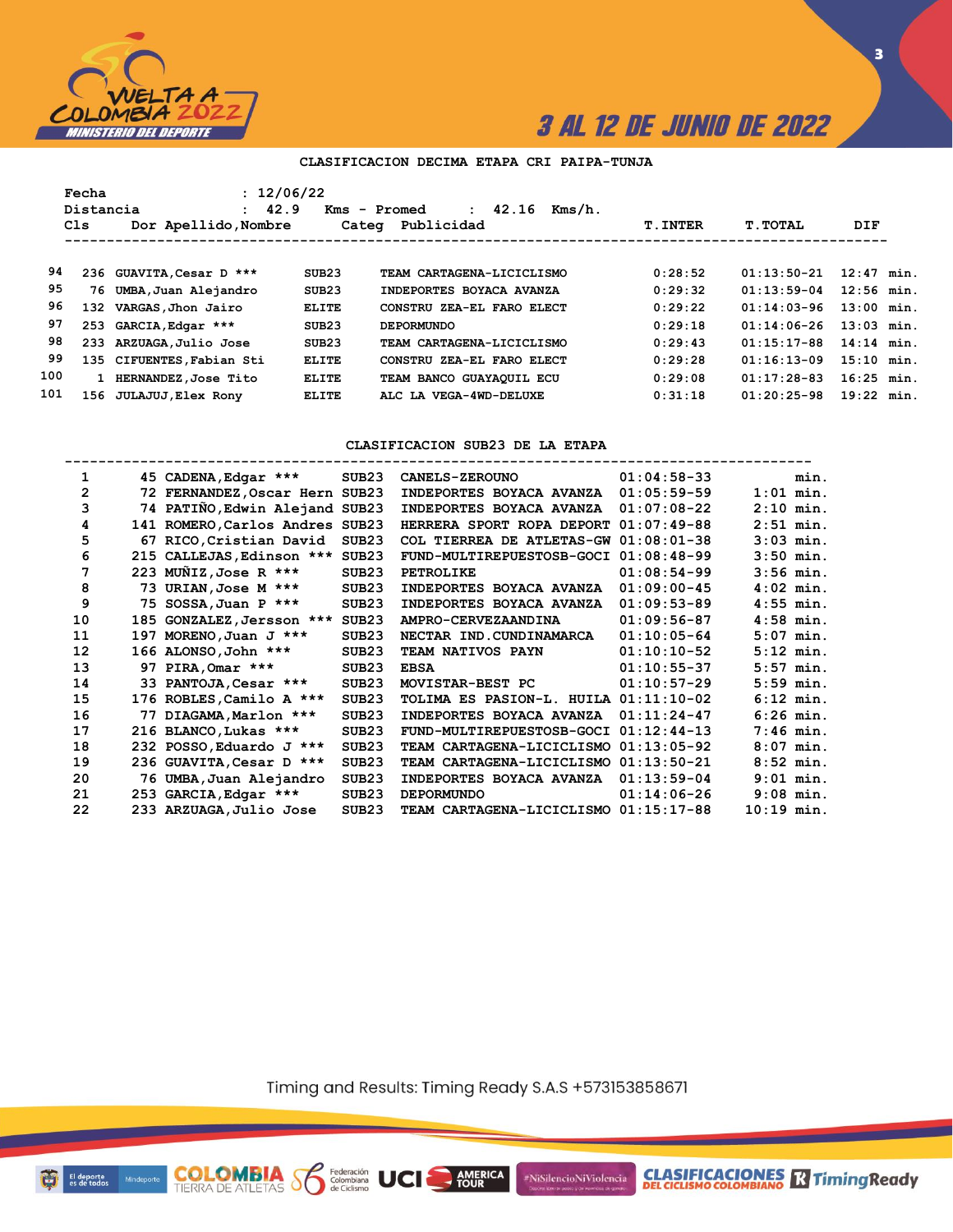

**4**

#### **CLASIFICACIÓN POR EQUIPOS DE LA ETAPA**

| 1                | TEAM MEDELLIN EPM            | 03:08:39            |       |  |
|------------------|------------------------------|---------------------|-------|--|
| $\mathbf{2}^-$   | <b>EPM-SCOTT</b>             | $03:10:43$ a $2:04$ |       |  |
| 3                | COL TIERREA DE ATLETAS-GW    | $03:13:06$ a $4:27$ |       |  |
| 4                | TEAM BANCO GUAYAQUIL ECU     | $03:15:46$ a $7:07$ |       |  |
| 5.               | SISTECREDITO-GW              | $03:18:54$ a        | 10:15 |  |
| 6                | <b>S.GIROS-ALC MANIZALES</b> | $03:19:04$ a        | 10:25 |  |
| 7                | NECTAR IND.CUNDINAMARCA      | $03:19:10$ a        | 10:31 |  |
| 8                | EBSA                         | 03:21:10a           | 12:31 |  |
| 9                | INDEPORTES BOYACA AVANZA     | $03:22:07$ a        | 13:28 |  |
| 10               | FUND-MULTIREPUESTOSB-GOCI    | $03:23:18$ a        | 14:39 |  |
| 11               | CANELS-ZEROUNO               | $03:23:25$ a        | 14:46 |  |
| 12 <sup>12</sup> | ORGULLO PAISA-ANTIOQUIA      | $03:25:12$ a        | 16:33 |  |
| 13 <sup>13</sup> | TEAM NATIVOS PAYN            | $03:30:55$ a        | 22:16 |  |
| 14               | MOVISTAR-BEST PC             | $03:31:22$ a        | 22:43 |  |
| 15               | TEAM ILLUMINATE              | $03:34:12$ a        | 25:33 |  |
| 16               | TEAM CARTAGENA-LICICLISMO    | 03:34:56 a          | 26:17 |  |
| 17               | TOLIMA ES PASION-L. HUILA    | 03:34:57 a          | 26:18 |  |
| 18               | ALC LA VEGA-4WD-DELUXE       | $03:43:58$ a        | 35:19 |  |

**COLOMBIA Seleración** UCI

#### **CLASIFICACION POR PUNTOS DE LA ETAPA**

| 1  |    | 52 CONTRERAS, Rodrigo                         | ELITE        | <b>EPM-SCOTT</b>                                             | 10 Pts |
|----|----|-----------------------------------------------|--------------|--------------------------------------------------------------|--------|
| 2  | 12 | DUARTE, Fabio Andres ELITE TEAM MEDELLIN EPM  |              |                                                              | 9 Pts  |
| 3  | 15 | SANCHEZ, Brayan Stive ELITE TEAM MEDELLIN EPM |              |                                                              | 8 Pts  |
| 4  | 11 | SEVILLA, Oscar Miquel ELITE TEAM MEDELLIN EPM |              |                                                              | 8 Pts  |
| 5  | 63 |                                               |              | MENDOZA, Omar Alberto ELITE COL TIERREA DE ATLETAS-GW        | 6 Pts  |
| 6  | 51 | SUAREZ, Juan Pablo ELITE                      |              | <b>EPM-SCOTT</b>                                             | 5 Pts  |
| 7  | 61 |                                               |              | PEÑA, Wilson Estiben ELITE COL TIERREA DE ATLETAS-GW         | 4 Pts  |
| 8  | 6  |                                               |              | QUINTEROS, Alexis Ben ELITE TEAM BANCO GUAYAQUIL ECU         | 3 Pts  |
| 9  | 16 | REYES, Aldemar                                | <b>ELITE</b> | TEAM MEDELLIN EPM                                            | 2 Pts  |
| 10 | 64 |                                               |              | <b>OUIROZ, Oscar Adalber ELITE COL TIERREA DE ATLETAS-GW</b> | 1 Pts  |

Timing and Results: Timing Ready S.A.S +573153858671

AMERICA

#NiSilencioNiViolencia

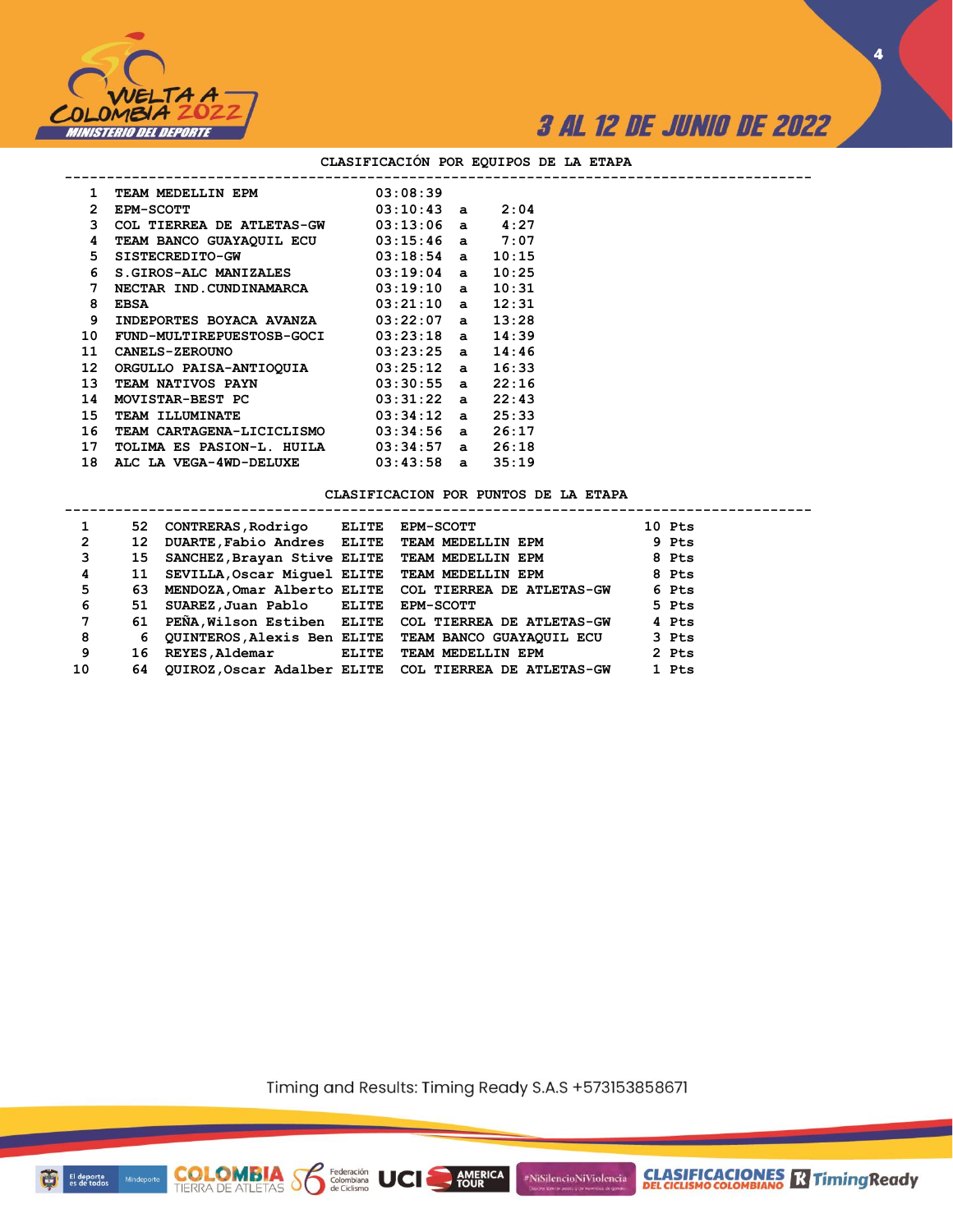

**5**

### **CLASIFICACION GENERAL**

**DESPUES DE LA DECIMA ETAPA CRI PAIPA-TUNJA**

| Distancia acumulada : 1428.9 Kms - Promed : 40.23 Kms/hora.<br>Apellido, Nombre<br>Publicidad<br>Cls<br>Categ<br>Tiempos<br>Diferencia<br>Dor<br>$35:52:45-092$<br>12<br>DUARTE, Fabio Andres<br><b>ELITE</b><br>$1. -$<br>TEAM MEDELLIN EPM<br>$2 -$<br>56<br>BOHORQUEZ, Hernando<br><b>ELITE</b><br><b>EPM-SCOTT</b><br>$35:57:47-062$ a<br>5:02<br>6:13<br>$3 -$<br>116<br>CARDONA, Julian<br><b>ELITE</b><br>$35:58:58-070$ a<br>SISTECREDITO-GW<br>PEÑA, Wilson Estiben<br>7:42<br>$4. -$<br>61<br><b>ELITE</b><br>COL TIERREA DE ATLETAS-GW<br>$36:00:27-051$ a<br>85<br>SUESCA, Marco Tulio<br>8:20<br>$5. -$<br><b>ELITE</b><br>36:01:05-097 a<br>ORGULLO PAISA-ANTIOQUIA<br>$6. -$<br>81<br>8:34<br>GIL, Angel Alexander<br><b>ELITE</b><br>ORGULLO PAISA-ANTIOQUIA<br>36:01:19-018 a<br>106<br>8:44<br>$7 -$<br>SUAZA, Bernando Albeiro ELITE<br>36:01:29-012 a<br><b>S.GIROS-ALC MANIZALES</b><br>CHALAPUD, Robinson Edua ELITE<br>9:09<br>$8 -$<br>2<br>36:01:54-012 a<br><b>TEAM BANCO GUAYAQUIL ECU</b><br>52<br>10:14<br>$9 -$<br>CONTRERAS, Rodrigo<br><b>ELITE</b><br><b>EPM-SCOTT</b><br>$36:02:59-085$ a<br>10:46<br>$10. -$<br>67<br>RICO, Cristian David<br>SUB <sub>23</sub><br>COL TIERREA DE ATLETAS-GW<br>$36:03:31-038$ a<br>10:58<br>$11. -$<br>66<br>PINEDA, Rafael Stive<br><b>ELITE</b><br>COL TIERREA DE ATLETAS-GW<br>$36:03:43-044$ a<br>$12 -$<br>11:29<br>94<br>ACOSTA, Ruben Dario<br><b>ELITE</b><br><b>EBSA</b><br>$36:04:14-072$ a<br>11:49<br>$13 -$<br>16<br>REYES, Aldemar<br><b>ELITE</b><br>TEAM MEDELLIN EPM<br>36:04:34-012 a<br>13:45<br>$14. -$<br>41<br>PARRA, Heiner Rodrigo<br><b>ELITE</b><br><b>CANELS-ZEROUNO</b><br>36:06:30-048 a<br>13:56<br>CADENA, Edgar ***<br>SUB <sub>23</sub><br>$15. -$<br>45<br>$36:06:41-033$ a<br><b>CANELS-ZEROUNO</b><br>14:55<br>$16. -$<br>191<br>SIERRA, Yecid Arturo<br><b>ELITE</b><br>36:07:40-071 a<br>NECTAR IND. CUNDINAMARCA<br>15:15<br>111<br>AGUIRRE, Hernan Ricardo ELITE<br>$17. -$<br>$36:08:00-027$ a<br><b>SISTECREDITO-GW</b><br>11<br><b>ELITE</b><br>16:18<br>$18. -$<br>SEVILLA, Oscar Miquel<br>36:09:03-099 a<br>TEAM MEDELLIN EPM<br>32<br>16:37<br>$19. -$<br>MONTENEGRO, Santiago<br><b>ELITE</b><br>MOVISTAR-BEST PC<br>36:09:22-075 a<br>17:39<br>161<br>BOBADILLA, Duban Camilo ELITE<br>$20 -$<br>TEAM NATIVOS PAYN<br>$36:10:24-025$ a<br>17:40<br>$21. -$<br>101<br>CHAPARRO, Didier Alonso ELITE<br>S.GIROS-ALC MANIZALES<br>$36:10:25-002$ a<br>20:02<br>$22 -$<br>112<br>BUSTAMANTE, Adrian Cami ELITE<br>SISTECREDITO-GW<br>$36:12:47-061$ a<br>62<br>21:19<br>$23 -$<br>ATAPUMA, Jhon Darwin<br><b>ELITE</b><br>COL TIERREA DE ATLETAS-GW<br>36:14:04-096 a<br>21:52<br>$24. -$<br>215<br>CALLEJAS, Edinson ***<br>SUB <sub>23</sub><br>FUND-MULTIREPUESTOSB-GOCI<br>36:14:37-099 a<br>23:34<br>$25. -$<br>5<br>GUTIERREZ, Carlos Alber ELITE<br>TEAM BANCO GUAYAQUIL ECU<br>36:16:19-054 a<br>24:37<br>$26. -$<br>72<br>FERNANDEZ, Oscar Hernan SUB23<br>INDEPORTES BOYACA AVANZA<br>36:17:22-059 a<br>25:29<br>$27. -$<br>OSORIO, Juan Felipe<br>84<br><b>ELITE</b><br>36:18:14-097 a<br>ORGULLO PAISA-ANTIOQUIA<br>26:06<br>$28 -$<br>53<br>MUÑOZ, Cristian Camilo<br><b>ELITE</b><br>36:18:51-005 a<br><b>EPM-SCOTT</b><br>30:09<br>$29. -$<br>57<br>RODRIGUEZ, John Anderso ELITE<br><b>EPM-SCOTT</b><br>$36:22:54-033$ a<br>32:17<br>$30 -$<br>17<br><b>JAMAICA, Javier Ernesto ELITE</b><br>$36:25:02-079$ a<br>TEAM MEDELLIN EPM<br>21<br>36:00<br>31.-<br>TORRES, Rodolfo Andres<br><b>ELITE</b><br>$36:28:45-054$ a<br><b>TEAM ILLUMINATE</b><br>$32 -$<br>211<br>36:30<br>PAREDES, Cesar Nicolas<br><b>ELITE</b><br>36:29:15-026 a<br>FUND-MULTIREPUESTOSB-GOCI<br>$33 -$<br>176<br>37:04<br>ROBLES, Camilo A ***<br>SUB <sub>23</sub><br>TOLIMA ES PASION-L. HUILA<br>36:29:49-002 a<br>223<br>37:50<br>$34. -$<br>MUNIZ, Jose R ***<br>SUB <sub>23</sub><br><b>PETROLIKE</b><br>36:30:35-099 a<br>15<br>38:29<br>$35. -$<br>SANCHEZ, Brayan Stiven<br><b>ELITE</b><br>TEAM MEDELLIN EPM<br>36:31:14-084 a<br>$36. -$<br>114<br>40:54<br>GUERRERO, Juan Diego<br><b>ELITE</b><br>$36:33:39-063$ a<br>SISTECREDITO-GW<br>42:13<br>$37. -$<br>212<br>BAEZ, Esneider Arley<br><b>ELITE</b><br>$36:34:58-008$ a<br>FUND-MULTIREPUESTOSB-GOCI<br>$38 -$<br>214<br>47:01<br>PEREZ, Wilmar Jahir<br><b>ELITE</b><br>36:39:46-051 a<br>FUND-MULTIREPUESTOSB-GOCI<br>77<br>47:08<br>39.-<br>DIAGAMA, Marlon ***<br>SUB <sub>23</sub><br>INDEPORTES BOYACA AVANZA<br>36:39:53-047 a<br>91<br>47:28<br>40.-<br>ORTEGA, Robinson Armand ELITE<br><b>EBSA</b><br>36:40:13-007 a<br>MACA, Leison Damian<br>36:40:22-088 a<br>47:37<br>41.-<br>206<br><b>ELITE</b><br><b>FUERZAS ARMADAS COLOMBIA</b><br>31<br>URBANO, Jerson Ruben<br>49:09<br>$42 -$<br>$36:41:54-063$ a<br><b>ELITE</b><br>MOVISTAR-BEST PC<br>121<br>$43. -$<br>MUÑOZ, Edison<br><b>ELITE</b><br>$36:42:39-013$ a<br>49:54<br>CM TEAM<br>44.-<br>95<br>EUGENIO, Yonathan Migue ELITE<br>49:57<br><b>EBSA</b><br>$36:42:42-052$ a<br>122<br>BURGOS, Eli Saul<br>$36:44:12-097$ a<br>$45. -$<br><b>ELITE</b><br>CM TEAM<br>51:27<br>$46. -$<br>113<br>GOMEZ, David Santiago<br>$36:46:01-034$ a<br>53:16<br><b>ELITE</b><br>SISTECREDITO-GW<br>$47. -$<br>73<br>URIAN, Jose M ***<br>53:32<br>SUB <sub>23</sub><br>36:46:17-045 a<br>INDEPORTES BOYACA AVANZA<br>$48. -$<br>56:04<br>14<br>OYOLA, Robigzon Leandro ELITE<br>TEAM MEDELLIN EPM<br>$36:48:49-093$ a<br>$49. -$<br>63<br>MENDOZA, Omar Alberto<br>$36:48:53-067$ a<br>56:08<br>ELITE<br>COL TIERREA DE ATLETAS-GW<br>$50. -$<br>102<br>MORENO, Salvador<br>$36:49:11-076$ a<br>56:26<br><b>ELITE</b><br>S.GIROS-ALC MANIZALES | Fecha | : 12/06/22 |  |  |  |
|--------------------------------------------------------------------------------------------------------------------------------------------------------------------------------------------------------------------------------------------------------------------------------------------------------------------------------------------------------------------------------------------------------------------------------------------------------------------------------------------------------------------------------------------------------------------------------------------------------------------------------------------------------------------------------------------------------------------------------------------------------------------------------------------------------------------------------------------------------------------------------------------------------------------------------------------------------------------------------------------------------------------------------------------------------------------------------------------------------------------------------------------------------------------------------------------------------------------------------------------------------------------------------------------------------------------------------------------------------------------------------------------------------------------------------------------------------------------------------------------------------------------------------------------------------------------------------------------------------------------------------------------------------------------------------------------------------------------------------------------------------------------------------------------------------------------------------------------------------------------------------------------------------------------------------------------------------------------------------------------------------------------------------------------------------------------------------------------------------------------------------------------------------------------------------------------------------------------------------------------------------------------------------------------------------------------------------------------------------------------------------------------------------------------------------------------------------------------------------------------------------------------------------------------------------------------------------------------------------------------------------------------------------------------------------------------------------------------------------------------------------------------------------------------------------------------------------------------------------------------------------------------------------------------------------------------------------------------------------------------------------------------------------------------------------------------------------------------------------------------------------------------------------------------------------------------------------------------------------------------------------------------------------------------------------------------------------------------------------------------------------------------------------------------------------------------------------------------------------------------------------------------------------------------------------------------------------------------------------------------------------------------------------------------------------------------------------------------------------------------------------------------------------------------------------------------------------------------------------------------------------------------------------------------------------------------------------------------------------------------------------------------------------------------------------------------------------------------------------------------------------------------------------------------------------------------------------------------------------------------------------------------------------------------------------------------------------------------------------------------------------------------------------------------------------------------------------------------------------------------------------------------------------------------------------------------------------------------------------------------------------------------------------------------------------------------------------------------------------------------------------------------------------------------------------------------------------------------------------------------------------------------------------------------------------------------------------------------------------------------------------------------------------------------------------------------------------------------------------------------------------------------------------------------------------------------------------------------------------------------------------------------------------------------------------------------------------------------------------------------------------------------------------------------------------------------------------------------------------------------------------------------------------------------------------------------------------------------------------------------------------------------------------------------------------------|-------|------------|--|--|--|
|                                                                                                                                                                                                                                                                                                                                                                                                                                                                                                                                                                                                                                                                                                                                                                                                                                                                                                                                                                                                                                                                                                                                                                                                                                                                                                                                                                                                                                                                                                                                                                                                                                                                                                                                                                                                                                                                                                                                                                                                                                                                                                                                                                                                                                                                                                                                                                                                                                                                                                                                                                                                                                                                                                                                                                                                                                                                                                                                                                                                                                                                                                                                                                                                                                                                                                                                                                                                                                                                                                                                                                                                                                                                                                                                                                                                                                                                                                                                                                                                                                                                                                                                                                                                                                                                                                                                                                                                                                                                                                                                                                                                                                                                                                                                                                                                                                                                                                                                                                                                                                                                                                                                                                                                                                                                                                                                                                                                                                                                                                                                                                                                                                                                                      |       |            |  |  |  |
|                                                                                                                                                                                                                                                                                                                                                                                                                                                                                                                                                                                                                                                                                                                                                                                                                                                                                                                                                                                                                                                                                                                                                                                                                                                                                                                                                                                                                                                                                                                                                                                                                                                                                                                                                                                                                                                                                                                                                                                                                                                                                                                                                                                                                                                                                                                                                                                                                                                                                                                                                                                                                                                                                                                                                                                                                                                                                                                                                                                                                                                                                                                                                                                                                                                                                                                                                                                                                                                                                                                                                                                                                                                                                                                                                                                                                                                                                                                                                                                                                                                                                                                                                                                                                                                                                                                                                                                                                                                                                                                                                                                                                                                                                                                                                                                                                                                                                                                                                                                                                                                                                                                                                                                                                                                                                                                                                                                                                                                                                                                                                                                                                                                                                      |       |            |  |  |  |
|                                                                                                                                                                                                                                                                                                                                                                                                                                                                                                                                                                                                                                                                                                                                                                                                                                                                                                                                                                                                                                                                                                                                                                                                                                                                                                                                                                                                                                                                                                                                                                                                                                                                                                                                                                                                                                                                                                                                                                                                                                                                                                                                                                                                                                                                                                                                                                                                                                                                                                                                                                                                                                                                                                                                                                                                                                                                                                                                                                                                                                                                                                                                                                                                                                                                                                                                                                                                                                                                                                                                                                                                                                                                                                                                                                                                                                                                                                                                                                                                                                                                                                                                                                                                                                                                                                                                                                                                                                                                                                                                                                                                                                                                                                                                                                                                                                                                                                                                                                                                                                                                                                                                                                                                                                                                                                                                                                                                                                                                                                                                                                                                                                                                                      |       |            |  |  |  |
|                                                                                                                                                                                                                                                                                                                                                                                                                                                                                                                                                                                                                                                                                                                                                                                                                                                                                                                                                                                                                                                                                                                                                                                                                                                                                                                                                                                                                                                                                                                                                                                                                                                                                                                                                                                                                                                                                                                                                                                                                                                                                                                                                                                                                                                                                                                                                                                                                                                                                                                                                                                                                                                                                                                                                                                                                                                                                                                                                                                                                                                                                                                                                                                                                                                                                                                                                                                                                                                                                                                                                                                                                                                                                                                                                                                                                                                                                                                                                                                                                                                                                                                                                                                                                                                                                                                                                                                                                                                                                                                                                                                                                                                                                                                                                                                                                                                                                                                                                                                                                                                                                                                                                                                                                                                                                                                                                                                                                                                                                                                                                                                                                                                                                      |       |            |  |  |  |
|                                                                                                                                                                                                                                                                                                                                                                                                                                                                                                                                                                                                                                                                                                                                                                                                                                                                                                                                                                                                                                                                                                                                                                                                                                                                                                                                                                                                                                                                                                                                                                                                                                                                                                                                                                                                                                                                                                                                                                                                                                                                                                                                                                                                                                                                                                                                                                                                                                                                                                                                                                                                                                                                                                                                                                                                                                                                                                                                                                                                                                                                                                                                                                                                                                                                                                                                                                                                                                                                                                                                                                                                                                                                                                                                                                                                                                                                                                                                                                                                                                                                                                                                                                                                                                                                                                                                                                                                                                                                                                                                                                                                                                                                                                                                                                                                                                                                                                                                                                                                                                                                                                                                                                                                                                                                                                                                                                                                                                                                                                                                                                                                                                                                                      |       |            |  |  |  |
|                                                                                                                                                                                                                                                                                                                                                                                                                                                                                                                                                                                                                                                                                                                                                                                                                                                                                                                                                                                                                                                                                                                                                                                                                                                                                                                                                                                                                                                                                                                                                                                                                                                                                                                                                                                                                                                                                                                                                                                                                                                                                                                                                                                                                                                                                                                                                                                                                                                                                                                                                                                                                                                                                                                                                                                                                                                                                                                                                                                                                                                                                                                                                                                                                                                                                                                                                                                                                                                                                                                                                                                                                                                                                                                                                                                                                                                                                                                                                                                                                                                                                                                                                                                                                                                                                                                                                                                                                                                                                                                                                                                                                                                                                                                                                                                                                                                                                                                                                                                                                                                                                                                                                                                                                                                                                                                                                                                                                                                                                                                                                                                                                                                                                      |       |            |  |  |  |
|                                                                                                                                                                                                                                                                                                                                                                                                                                                                                                                                                                                                                                                                                                                                                                                                                                                                                                                                                                                                                                                                                                                                                                                                                                                                                                                                                                                                                                                                                                                                                                                                                                                                                                                                                                                                                                                                                                                                                                                                                                                                                                                                                                                                                                                                                                                                                                                                                                                                                                                                                                                                                                                                                                                                                                                                                                                                                                                                                                                                                                                                                                                                                                                                                                                                                                                                                                                                                                                                                                                                                                                                                                                                                                                                                                                                                                                                                                                                                                                                                                                                                                                                                                                                                                                                                                                                                                                                                                                                                                                                                                                                                                                                                                                                                                                                                                                                                                                                                                                                                                                                                                                                                                                                                                                                                                                                                                                                                                                                                                                                                                                                                                                                                      |       |            |  |  |  |
|                                                                                                                                                                                                                                                                                                                                                                                                                                                                                                                                                                                                                                                                                                                                                                                                                                                                                                                                                                                                                                                                                                                                                                                                                                                                                                                                                                                                                                                                                                                                                                                                                                                                                                                                                                                                                                                                                                                                                                                                                                                                                                                                                                                                                                                                                                                                                                                                                                                                                                                                                                                                                                                                                                                                                                                                                                                                                                                                                                                                                                                                                                                                                                                                                                                                                                                                                                                                                                                                                                                                                                                                                                                                                                                                                                                                                                                                                                                                                                                                                                                                                                                                                                                                                                                                                                                                                                                                                                                                                                                                                                                                                                                                                                                                                                                                                                                                                                                                                                                                                                                                                                                                                                                                                                                                                                                                                                                                                                                                                                                                                                                                                                                                                      |       |            |  |  |  |
|                                                                                                                                                                                                                                                                                                                                                                                                                                                                                                                                                                                                                                                                                                                                                                                                                                                                                                                                                                                                                                                                                                                                                                                                                                                                                                                                                                                                                                                                                                                                                                                                                                                                                                                                                                                                                                                                                                                                                                                                                                                                                                                                                                                                                                                                                                                                                                                                                                                                                                                                                                                                                                                                                                                                                                                                                                                                                                                                                                                                                                                                                                                                                                                                                                                                                                                                                                                                                                                                                                                                                                                                                                                                                                                                                                                                                                                                                                                                                                                                                                                                                                                                                                                                                                                                                                                                                                                                                                                                                                                                                                                                                                                                                                                                                                                                                                                                                                                                                                                                                                                                                                                                                                                                                                                                                                                                                                                                                                                                                                                                                                                                                                                                                      |       |            |  |  |  |
|                                                                                                                                                                                                                                                                                                                                                                                                                                                                                                                                                                                                                                                                                                                                                                                                                                                                                                                                                                                                                                                                                                                                                                                                                                                                                                                                                                                                                                                                                                                                                                                                                                                                                                                                                                                                                                                                                                                                                                                                                                                                                                                                                                                                                                                                                                                                                                                                                                                                                                                                                                                                                                                                                                                                                                                                                                                                                                                                                                                                                                                                                                                                                                                                                                                                                                                                                                                                                                                                                                                                                                                                                                                                                                                                                                                                                                                                                                                                                                                                                                                                                                                                                                                                                                                                                                                                                                                                                                                                                                                                                                                                                                                                                                                                                                                                                                                                                                                                                                                                                                                                                                                                                                                                                                                                                                                                                                                                                                                                                                                                                                                                                                                                                      |       |            |  |  |  |
|                                                                                                                                                                                                                                                                                                                                                                                                                                                                                                                                                                                                                                                                                                                                                                                                                                                                                                                                                                                                                                                                                                                                                                                                                                                                                                                                                                                                                                                                                                                                                                                                                                                                                                                                                                                                                                                                                                                                                                                                                                                                                                                                                                                                                                                                                                                                                                                                                                                                                                                                                                                                                                                                                                                                                                                                                                                                                                                                                                                                                                                                                                                                                                                                                                                                                                                                                                                                                                                                                                                                                                                                                                                                                                                                                                                                                                                                                                                                                                                                                                                                                                                                                                                                                                                                                                                                                                                                                                                                                                                                                                                                                                                                                                                                                                                                                                                                                                                                                                                                                                                                                                                                                                                                                                                                                                                                                                                                                                                                                                                                                                                                                                                                                      |       |            |  |  |  |
|                                                                                                                                                                                                                                                                                                                                                                                                                                                                                                                                                                                                                                                                                                                                                                                                                                                                                                                                                                                                                                                                                                                                                                                                                                                                                                                                                                                                                                                                                                                                                                                                                                                                                                                                                                                                                                                                                                                                                                                                                                                                                                                                                                                                                                                                                                                                                                                                                                                                                                                                                                                                                                                                                                                                                                                                                                                                                                                                                                                                                                                                                                                                                                                                                                                                                                                                                                                                                                                                                                                                                                                                                                                                                                                                                                                                                                                                                                                                                                                                                                                                                                                                                                                                                                                                                                                                                                                                                                                                                                                                                                                                                                                                                                                                                                                                                                                                                                                                                                                                                                                                                                                                                                                                                                                                                                                                                                                                                                                                                                                                                                                                                                                                                      |       |            |  |  |  |
|                                                                                                                                                                                                                                                                                                                                                                                                                                                                                                                                                                                                                                                                                                                                                                                                                                                                                                                                                                                                                                                                                                                                                                                                                                                                                                                                                                                                                                                                                                                                                                                                                                                                                                                                                                                                                                                                                                                                                                                                                                                                                                                                                                                                                                                                                                                                                                                                                                                                                                                                                                                                                                                                                                                                                                                                                                                                                                                                                                                                                                                                                                                                                                                                                                                                                                                                                                                                                                                                                                                                                                                                                                                                                                                                                                                                                                                                                                                                                                                                                                                                                                                                                                                                                                                                                                                                                                                                                                                                                                                                                                                                                                                                                                                                                                                                                                                                                                                                                                                                                                                                                                                                                                                                                                                                                                                                                                                                                                                                                                                                                                                                                                                                                      |       |            |  |  |  |
|                                                                                                                                                                                                                                                                                                                                                                                                                                                                                                                                                                                                                                                                                                                                                                                                                                                                                                                                                                                                                                                                                                                                                                                                                                                                                                                                                                                                                                                                                                                                                                                                                                                                                                                                                                                                                                                                                                                                                                                                                                                                                                                                                                                                                                                                                                                                                                                                                                                                                                                                                                                                                                                                                                                                                                                                                                                                                                                                                                                                                                                                                                                                                                                                                                                                                                                                                                                                                                                                                                                                                                                                                                                                                                                                                                                                                                                                                                                                                                                                                                                                                                                                                                                                                                                                                                                                                                                                                                                                                                                                                                                                                                                                                                                                                                                                                                                                                                                                                                                                                                                                                                                                                                                                                                                                                                                                                                                                                                                                                                                                                                                                                                                                                      |       |            |  |  |  |
|                                                                                                                                                                                                                                                                                                                                                                                                                                                                                                                                                                                                                                                                                                                                                                                                                                                                                                                                                                                                                                                                                                                                                                                                                                                                                                                                                                                                                                                                                                                                                                                                                                                                                                                                                                                                                                                                                                                                                                                                                                                                                                                                                                                                                                                                                                                                                                                                                                                                                                                                                                                                                                                                                                                                                                                                                                                                                                                                                                                                                                                                                                                                                                                                                                                                                                                                                                                                                                                                                                                                                                                                                                                                                                                                                                                                                                                                                                                                                                                                                                                                                                                                                                                                                                                                                                                                                                                                                                                                                                                                                                                                                                                                                                                                                                                                                                                                                                                                                                                                                                                                                                                                                                                                                                                                                                                                                                                                                                                                                                                                                                                                                                                                                      |       |            |  |  |  |
|                                                                                                                                                                                                                                                                                                                                                                                                                                                                                                                                                                                                                                                                                                                                                                                                                                                                                                                                                                                                                                                                                                                                                                                                                                                                                                                                                                                                                                                                                                                                                                                                                                                                                                                                                                                                                                                                                                                                                                                                                                                                                                                                                                                                                                                                                                                                                                                                                                                                                                                                                                                                                                                                                                                                                                                                                                                                                                                                                                                                                                                                                                                                                                                                                                                                                                                                                                                                                                                                                                                                                                                                                                                                                                                                                                                                                                                                                                                                                                                                                                                                                                                                                                                                                                                                                                                                                                                                                                                                                                                                                                                                                                                                                                                                                                                                                                                                                                                                                                                                                                                                                                                                                                                                                                                                                                                                                                                                                                                                                                                                                                                                                                                                                      |       |            |  |  |  |
|                                                                                                                                                                                                                                                                                                                                                                                                                                                                                                                                                                                                                                                                                                                                                                                                                                                                                                                                                                                                                                                                                                                                                                                                                                                                                                                                                                                                                                                                                                                                                                                                                                                                                                                                                                                                                                                                                                                                                                                                                                                                                                                                                                                                                                                                                                                                                                                                                                                                                                                                                                                                                                                                                                                                                                                                                                                                                                                                                                                                                                                                                                                                                                                                                                                                                                                                                                                                                                                                                                                                                                                                                                                                                                                                                                                                                                                                                                                                                                                                                                                                                                                                                                                                                                                                                                                                                                                                                                                                                                                                                                                                                                                                                                                                                                                                                                                                                                                                                                                                                                                                                                                                                                                                                                                                                                                                                                                                                                                                                                                                                                                                                                                                                      |       |            |  |  |  |
|                                                                                                                                                                                                                                                                                                                                                                                                                                                                                                                                                                                                                                                                                                                                                                                                                                                                                                                                                                                                                                                                                                                                                                                                                                                                                                                                                                                                                                                                                                                                                                                                                                                                                                                                                                                                                                                                                                                                                                                                                                                                                                                                                                                                                                                                                                                                                                                                                                                                                                                                                                                                                                                                                                                                                                                                                                                                                                                                                                                                                                                                                                                                                                                                                                                                                                                                                                                                                                                                                                                                                                                                                                                                                                                                                                                                                                                                                                                                                                                                                                                                                                                                                                                                                                                                                                                                                                                                                                                                                                                                                                                                                                                                                                                                                                                                                                                                                                                                                                                                                                                                                                                                                                                                                                                                                                                                                                                                                                                                                                                                                                                                                                                                                      |       |            |  |  |  |
|                                                                                                                                                                                                                                                                                                                                                                                                                                                                                                                                                                                                                                                                                                                                                                                                                                                                                                                                                                                                                                                                                                                                                                                                                                                                                                                                                                                                                                                                                                                                                                                                                                                                                                                                                                                                                                                                                                                                                                                                                                                                                                                                                                                                                                                                                                                                                                                                                                                                                                                                                                                                                                                                                                                                                                                                                                                                                                                                                                                                                                                                                                                                                                                                                                                                                                                                                                                                                                                                                                                                                                                                                                                                                                                                                                                                                                                                                                                                                                                                                                                                                                                                                                                                                                                                                                                                                                                                                                                                                                                                                                                                                                                                                                                                                                                                                                                                                                                                                                                                                                                                                                                                                                                                                                                                                                                                                                                                                                                                                                                                                                                                                                                                                      |       |            |  |  |  |
|                                                                                                                                                                                                                                                                                                                                                                                                                                                                                                                                                                                                                                                                                                                                                                                                                                                                                                                                                                                                                                                                                                                                                                                                                                                                                                                                                                                                                                                                                                                                                                                                                                                                                                                                                                                                                                                                                                                                                                                                                                                                                                                                                                                                                                                                                                                                                                                                                                                                                                                                                                                                                                                                                                                                                                                                                                                                                                                                                                                                                                                                                                                                                                                                                                                                                                                                                                                                                                                                                                                                                                                                                                                                                                                                                                                                                                                                                                                                                                                                                                                                                                                                                                                                                                                                                                                                                                                                                                                                                                                                                                                                                                                                                                                                                                                                                                                                                                                                                                                                                                                                                                                                                                                                                                                                                                                                                                                                                                                                                                                                                                                                                                                                                      |       |            |  |  |  |
|                                                                                                                                                                                                                                                                                                                                                                                                                                                                                                                                                                                                                                                                                                                                                                                                                                                                                                                                                                                                                                                                                                                                                                                                                                                                                                                                                                                                                                                                                                                                                                                                                                                                                                                                                                                                                                                                                                                                                                                                                                                                                                                                                                                                                                                                                                                                                                                                                                                                                                                                                                                                                                                                                                                                                                                                                                                                                                                                                                                                                                                                                                                                                                                                                                                                                                                                                                                                                                                                                                                                                                                                                                                                                                                                                                                                                                                                                                                                                                                                                                                                                                                                                                                                                                                                                                                                                                                                                                                                                                                                                                                                                                                                                                                                                                                                                                                                                                                                                                                                                                                                                                                                                                                                                                                                                                                                                                                                                                                                                                                                                                                                                                                                                      |       |            |  |  |  |
|                                                                                                                                                                                                                                                                                                                                                                                                                                                                                                                                                                                                                                                                                                                                                                                                                                                                                                                                                                                                                                                                                                                                                                                                                                                                                                                                                                                                                                                                                                                                                                                                                                                                                                                                                                                                                                                                                                                                                                                                                                                                                                                                                                                                                                                                                                                                                                                                                                                                                                                                                                                                                                                                                                                                                                                                                                                                                                                                                                                                                                                                                                                                                                                                                                                                                                                                                                                                                                                                                                                                                                                                                                                                                                                                                                                                                                                                                                                                                                                                                                                                                                                                                                                                                                                                                                                                                                                                                                                                                                                                                                                                                                                                                                                                                                                                                                                                                                                                                                                                                                                                                                                                                                                                                                                                                                                                                                                                                                                                                                                                                                                                                                                                                      |       |            |  |  |  |
|                                                                                                                                                                                                                                                                                                                                                                                                                                                                                                                                                                                                                                                                                                                                                                                                                                                                                                                                                                                                                                                                                                                                                                                                                                                                                                                                                                                                                                                                                                                                                                                                                                                                                                                                                                                                                                                                                                                                                                                                                                                                                                                                                                                                                                                                                                                                                                                                                                                                                                                                                                                                                                                                                                                                                                                                                                                                                                                                                                                                                                                                                                                                                                                                                                                                                                                                                                                                                                                                                                                                                                                                                                                                                                                                                                                                                                                                                                                                                                                                                                                                                                                                                                                                                                                                                                                                                                                                                                                                                                                                                                                                                                                                                                                                                                                                                                                                                                                                                                                                                                                                                                                                                                                                                                                                                                                                                                                                                                                                                                                                                                                                                                                                                      |       |            |  |  |  |
|                                                                                                                                                                                                                                                                                                                                                                                                                                                                                                                                                                                                                                                                                                                                                                                                                                                                                                                                                                                                                                                                                                                                                                                                                                                                                                                                                                                                                                                                                                                                                                                                                                                                                                                                                                                                                                                                                                                                                                                                                                                                                                                                                                                                                                                                                                                                                                                                                                                                                                                                                                                                                                                                                                                                                                                                                                                                                                                                                                                                                                                                                                                                                                                                                                                                                                                                                                                                                                                                                                                                                                                                                                                                                                                                                                                                                                                                                                                                                                                                                                                                                                                                                                                                                                                                                                                                                                                                                                                                                                                                                                                                                                                                                                                                                                                                                                                                                                                                                                                                                                                                                                                                                                                                                                                                                                                                                                                                                                                                                                                                                                                                                                                                                      |       |            |  |  |  |
|                                                                                                                                                                                                                                                                                                                                                                                                                                                                                                                                                                                                                                                                                                                                                                                                                                                                                                                                                                                                                                                                                                                                                                                                                                                                                                                                                                                                                                                                                                                                                                                                                                                                                                                                                                                                                                                                                                                                                                                                                                                                                                                                                                                                                                                                                                                                                                                                                                                                                                                                                                                                                                                                                                                                                                                                                                                                                                                                                                                                                                                                                                                                                                                                                                                                                                                                                                                                                                                                                                                                                                                                                                                                                                                                                                                                                                                                                                                                                                                                                                                                                                                                                                                                                                                                                                                                                                                                                                                                                                                                                                                                                                                                                                                                                                                                                                                                                                                                                                                                                                                                                                                                                                                                                                                                                                                                                                                                                                                                                                                                                                                                                                                                                      |       |            |  |  |  |
|                                                                                                                                                                                                                                                                                                                                                                                                                                                                                                                                                                                                                                                                                                                                                                                                                                                                                                                                                                                                                                                                                                                                                                                                                                                                                                                                                                                                                                                                                                                                                                                                                                                                                                                                                                                                                                                                                                                                                                                                                                                                                                                                                                                                                                                                                                                                                                                                                                                                                                                                                                                                                                                                                                                                                                                                                                                                                                                                                                                                                                                                                                                                                                                                                                                                                                                                                                                                                                                                                                                                                                                                                                                                                                                                                                                                                                                                                                                                                                                                                                                                                                                                                                                                                                                                                                                                                                                                                                                                                                                                                                                                                                                                                                                                                                                                                                                                                                                                                                                                                                                                                                                                                                                                                                                                                                                                                                                                                                                                                                                                                                                                                                                                                      |       |            |  |  |  |
|                                                                                                                                                                                                                                                                                                                                                                                                                                                                                                                                                                                                                                                                                                                                                                                                                                                                                                                                                                                                                                                                                                                                                                                                                                                                                                                                                                                                                                                                                                                                                                                                                                                                                                                                                                                                                                                                                                                                                                                                                                                                                                                                                                                                                                                                                                                                                                                                                                                                                                                                                                                                                                                                                                                                                                                                                                                                                                                                                                                                                                                                                                                                                                                                                                                                                                                                                                                                                                                                                                                                                                                                                                                                                                                                                                                                                                                                                                                                                                                                                                                                                                                                                                                                                                                                                                                                                                                                                                                                                                                                                                                                                                                                                                                                                                                                                                                                                                                                                                                                                                                                                                                                                                                                                                                                                                                                                                                                                                                                                                                                                                                                                                                                                      |       |            |  |  |  |
|                                                                                                                                                                                                                                                                                                                                                                                                                                                                                                                                                                                                                                                                                                                                                                                                                                                                                                                                                                                                                                                                                                                                                                                                                                                                                                                                                                                                                                                                                                                                                                                                                                                                                                                                                                                                                                                                                                                                                                                                                                                                                                                                                                                                                                                                                                                                                                                                                                                                                                                                                                                                                                                                                                                                                                                                                                                                                                                                                                                                                                                                                                                                                                                                                                                                                                                                                                                                                                                                                                                                                                                                                                                                                                                                                                                                                                                                                                                                                                                                                                                                                                                                                                                                                                                                                                                                                                                                                                                                                                                                                                                                                                                                                                                                                                                                                                                                                                                                                                                                                                                                                                                                                                                                                                                                                                                                                                                                                                                                                                                                                                                                                                                                                      |       |            |  |  |  |
|                                                                                                                                                                                                                                                                                                                                                                                                                                                                                                                                                                                                                                                                                                                                                                                                                                                                                                                                                                                                                                                                                                                                                                                                                                                                                                                                                                                                                                                                                                                                                                                                                                                                                                                                                                                                                                                                                                                                                                                                                                                                                                                                                                                                                                                                                                                                                                                                                                                                                                                                                                                                                                                                                                                                                                                                                                                                                                                                                                                                                                                                                                                                                                                                                                                                                                                                                                                                                                                                                                                                                                                                                                                                                                                                                                                                                                                                                                                                                                                                                                                                                                                                                                                                                                                                                                                                                                                                                                                                                                                                                                                                                                                                                                                                                                                                                                                                                                                                                                                                                                                                                                                                                                                                                                                                                                                                                                                                                                                                                                                                                                                                                                                                                      |       |            |  |  |  |
|                                                                                                                                                                                                                                                                                                                                                                                                                                                                                                                                                                                                                                                                                                                                                                                                                                                                                                                                                                                                                                                                                                                                                                                                                                                                                                                                                                                                                                                                                                                                                                                                                                                                                                                                                                                                                                                                                                                                                                                                                                                                                                                                                                                                                                                                                                                                                                                                                                                                                                                                                                                                                                                                                                                                                                                                                                                                                                                                                                                                                                                                                                                                                                                                                                                                                                                                                                                                                                                                                                                                                                                                                                                                                                                                                                                                                                                                                                                                                                                                                                                                                                                                                                                                                                                                                                                                                                                                                                                                                                                                                                                                                                                                                                                                                                                                                                                                                                                                                                                                                                                                                                                                                                                                                                                                                                                                                                                                                                                                                                                                                                                                                                                                                      |       |            |  |  |  |
|                                                                                                                                                                                                                                                                                                                                                                                                                                                                                                                                                                                                                                                                                                                                                                                                                                                                                                                                                                                                                                                                                                                                                                                                                                                                                                                                                                                                                                                                                                                                                                                                                                                                                                                                                                                                                                                                                                                                                                                                                                                                                                                                                                                                                                                                                                                                                                                                                                                                                                                                                                                                                                                                                                                                                                                                                                                                                                                                                                                                                                                                                                                                                                                                                                                                                                                                                                                                                                                                                                                                                                                                                                                                                                                                                                                                                                                                                                                                                                                                                                                                                                                                                                                                                                                                                                                                                                                                                                                                                                                                                                                                                                                                                                                                                                                                                                                                                                                                                                                                                                                                                                                                                                                                                                                                                                                                                                                                                                                                                                                                                                                                                                                                                      |       |            |  |  |  |
|                                                                                                                                                                                                                                                                                                                                                                                                                                                                                                                                                                                                                                                                                                                                                                                                                                                                                                                                                                                                                                                                                                                                                                                                                                                                                                                                                                                                                                                                                                                                                                                                                                                                                                                                                                                                                                                                                                                                                                                                                                                                                                                                                                                                                                                                                                                                                                                                                                                                                                                                                                                                                                                                                                                                                                                                                                                                                                                                                                                                                                                                                                                                                                                                                                                                                                                                                                                                                                                                                                                                                                                                                                                                                                                                                                                                                                                                                                                                                                                                                                                                                                                                                                                                                                                                                                                                                                                                                                                                                                                                                                                                                                                                                                                                                                                                                                                                                                                                                                                                                                                                                                                                                                                                                                                                                                                                                                                                                                                                                                                                                                                                                                                                                      |       |            |  |  |  |
|                                                                                                                                                                                                                                                                                                                                                                                                                                                                                                                                                                                                                                                                                                                                                                                                                                                                                                                                                                                                                                                                                                                                                                                                                                                                                                                                                                                                                                                                                                                                                                                                                                                                                                                                                                                                                                                                                                                                                                                                                                                                                                                                                                                                                                                                                                                                                                                                                                                                                                                                                                                                                                                                                                                                                                                                                                                                                                                                                                                                                                                                                                                                                                                                                                                                                                                                                                                                                                                                                                                                                                                                                                                                                                                                                                                                                                                                                                                                                                                                                                                                                                                                                                                                                                                                                                                                                                                                                                                                                                                                                                                                                                                                                                                                                                                                                                                                                                                                                                                                                                                                                                                                                                                                                                                                                                                                                                                                                                                                                                                                                                                                                                                                                      |       |            |  |  |  |
|                                                                                                                                                                                                                                                                                                                                                                                                                                                                                                                                                                                                                                                                                                                                                                                                                                                                                                                                                                                                                                                                                                                                                                                                                                                                                                                                                                                                                                                                                                                                                                                                                                                                                                                                                                                                                                                                                                                                                                                                                                                                                                                                                                                                                                                                                                                                                                                                                                                                                                                                                                                                                                                                                                                                                                                                                                                                                                                                                                                                                                                                                                                                                                                                                                                                                                                                                                                                                                                                                                                                                                                                                                                                                                                                                                                                                                                                                                                                                                                                                                                                                                                                                                                                                                                                                                                                                                                                                                                                                                                                                                                                                                                                                                                                                                                                                                                                                                                                                                                                                                                                                                                                                                                                                                                                                                                                                                                                                                                                                                                                                                                                                                                                                      |       |            |  |  |  |
|                                                                                                                                                                                                                                                                                                                                                                                                                                                                                                                                                                                                                                                                                                                                                                                                                                                                                                                                                                                                                                                                                                                                                                                                                                                                                                                                                                                                                                                                                                                                                                                                                                                                                                                                                                                                                                                                                                                                                                                                                                                                                                                                                                                                                                                                                                                                                                                                                                                                                                                                                                                                                                                                                                                                                                                                                                                                                                                                                                                                                                                                                                                                                                                                                                                                                                                                                                                                                                                                                                                                                                                                                                                                                                                                                                                                                                                                                                                                                                                                                                                                                                                                                                                                                                                                                                                                                                                                                                                                                                                                                                                                                                                                                                                                                                                                                                                                                                                                                                                                                                                                                                                                                                                                                                                                                                                                                                                                                                                                                                                                                                                                                                                                                      |       |            |  |  |  |
|                                                                                                                                                                                                                                                                                                                                                                                                                                                                                                                                                                                                                                                                                                                                                                                                                                                                                                                                                                                                                                                                                                                                                                                                                                                                                                                                                                                                                                                                                                                                                                                                                                                                                                                                                                                                                                                                                                                                                                                                                                                                                                                                                                                                                                                                                                                                                                                                                                                                                                                                                                                                                                                                                                                                                                                                                                                                                                                                                                                                                                                                                                                                                                                                                                                                                                                                                                                                                                                                                                                                                                                                                                                                                                                                                                                                                                                                                                                                                                                                                                                                                                                                                                                                                                                                                                                                                                                                                                                                                                                                                                                                                                                                                                                                                                                                                                                                                                                                                                                                                                                                                                                                                                                                                                                                                                                                                                                                                                                                                                                                                                                                                                                                                      |       |            |  |  |  |
|                                                                                                                                                                                                                                                                                                                                                                                                                                                                                                                                                                                                                                                                                                                                                                                                                                                                                                                                                                                                                                                                                                                                                                                                                                                                                                                                                                                                                                                                                                                                                                                                                                                                                                                                                                                                                                                                                                                                                                                                                                                                                                                                                                                                                                                                                                                                                                                                                                                                                                                                                                                                                                                                                                                                                                                                                                                                                                                                                                                                                                                                                                                                                                                                                                                                                                                                                                                                                                                                                                                                                                                                                                                                                                                                                                                                                                                                                                                                                                                                                                                                                                                                                                                                                                                                                                                                                                                                                                                                                                                                                                                                                                                                                                                                                                                                                                                                                                                                                                                                                                                                                                                                                                                                                                                                                                                                                                                                                                                                                                                                                                                                                                                                                      |       |            |  |  |  |
|                                                                                                                                                                                                                                                                                                                                                                                                                                                                                                                                                                                                                                                                                                                                                                                                                                                                                                                                                                                                                                                                                                                                                                                                                                                                                                                                                                                                                                                                                                                                                                                                                                                                                                                                                                                                                                                                                                                                                                                                                                                                                                                                                                                                                                                                                                                                                                                                                                                                                                                                                                                                                                                                                                                                                                                                                                                                                                                                                                                                                                                                                                                                                                                                                                                                                                                                                                                                                                                                                                                                                                                                                                                                                                                                                                                                                                                                                                                                                                                                                                                                                                                                                                                                                                                                                                                                                                                                                                                                                                                                                                                                                                                                                                                                                                                                                                                                                                                                                                                                                                                                                                                                                                                                                                                                                                                                                                                                                                                                                                                                                                                                                                                                                      |       |            |  |  |  |
|                                                                                                                                                                                                                                                                                                                                                                                                                                                                                                                                                                                                                                                                                                                                                                                                                                                                                                                                                                                                                                                                                                                                                                                                                                                                                                                                                                                                                                                                                                                                                                                                                                                                                                                                                                                                                                                                                                                                                                                                                                                                                                                                                                                                                                                                                                                                                                                                                                                                                                                                                                                                                                                                                                                                                                                                                                                                                                                                                                                                                                                                                                                                                                                                                                                                                                                                                                                                                                                                                                                                                                                                                                                                                                                                                                                                                                                                                                                                                                                                                                                                                                                                                                                                                                                                                                                                                                                                                                                                                                                                                                                                                                                                                                                                                                                                                                                                                                                                                                                                                                                                                                                                                                                                                                                                                                                                                                                                                                                                                                                                                                                                                                                                                      |       |            |  |  |  |
|                                                                                                                                                                                                                                                                                                                                                                                                                                                                                                                                                                                                                                                                                                                                                                                                                                                                                                                                                                                                                                                                                                                                                                                                                                                                                                                                                                                                                                                                                                                                                                                                                                                                                                                                                                                                                                                                                                                                                                                                                                                                                                                                                                                                                                                                                                                                                                                                                                                                                                                                                                                                                                                                                                                                                                                                                                                                                                                                                                                                                                                                                                                                                                                                                                                                                                                                                                                                                                                                                                                                                                                                                                                                                                                                                                                                                                                                                                                                                                                                                                                                                                                                                                                                                                                                                                                                                                                                                                                                                                                                                                                                                                                                                                                                                                                                                                                                                                                                                                                                                                                                                                                                                                                                                                                                                                                                                                                                                                                                                                                                                                                                                                                                                      |       |            |  |  |  |
|                                                                                                                                                                                                                                                                                                                                                                                                                                                                                                                                                                                                                                                                                                                                                                                                                                                                                                                                                                                                                                                                                                                                                                                                                                                                                                                                                                                                                                                                                                                                                                                                                                                                                                                                                                                                                                                                                                                                                                                                                                                                                                                                                                                                                                                                                                                                                                                                                                                                                                                                                                                                                                                                                                                                                                                                                                                                                                                                                                                                                                                                                                                                                                                                                                                                                                                                                                                                                                                                                                                                                                                                                                                                                                                                                                                                                                                                                                                                                                                                                                                                                                                                                                                                                                                                                                                                                                                                                                                                                                                                                                                                                                                                                                                                                                                                                                                                                                                                                                                                                                                                                                                                                                                                                                                                                                                                                                                                                                                                                                                                                                                                                                                                                      |       |            |  |  |  |
|                                                                                                                                                                                                                                                                                                                                                                                                                                                                                                                                                                                                                                                                                                                                                                                                                                                                                                                                                                                                                                                                                                                                                                                                                                                                                                                                                                                                                                                                                                                                                                                                                                                                                                                                                                                                                                                                                                                                                                                                                                                                                                                                                                                                                                                                                                                                                                                                                                                                                                                                                                                                                                                                                                                                                                                                                                                                                                                                                                                                                                                                                                                                                                                                                                                                                                                                                                                                                                                                                                                                                                                                                                                                                                                                                                                                                                                                                                                                                                                                                                                                                                                                                                                                                                                                                                                                                                                                                                                                                                                                                                                                                                                                                                                                                                                                                                                                                                                                                                                                                                                                                                                                                                                                                                                                                                                                                                                                                                                                                                                                                                                                                                                                                      |       |            |  |  |  |
|                                                                                                                                                                                                                                                                                                                                                                                                                                                                                                                                                                                                                                                                                                                                                                                                                                                                                                                                                                                                                                                                                                                                                                                                                                                                                                                                                                                                                                                                                                                                                                                                                                                                                                                                                                                                                                                                                                                                                                                                                                                                                                                                                                                                                                                                                                                                                                                                                                                                                                                                                                                                                                                                                                                                                                                                                                                                                                                                                                                                                                                                                                                                                                                                                                                                                                                                                                                                                                                                                                                                                                                                                                                                                                                                                                                                                                                                                                                                                                                                                                                                                                                                                                                                                                                                                                                                                                                                                                                                                                                                                                                                                                                                                                                                                                                                                                                                                                                                                                                                                                                                                                                                                                                                                                                                                                                                                                                                                                                                                                                                                                                                                                                                                      |       |            |  |  |  |
|                                                                                                                                                                                                                                                                                                                                                                                                                                                                                                                                                                                                                                                                                                                                                                                                                                                                                                                                                                                                                                                                                                                                                                                                                                                                                                                                                                                                                                                                                                                                                                                                                                                                                                                                                                                                                                                                                                                                                                                                                                                                                                                                                                                                                                                                                                                                                                                                                                                                                                                                                                                                                                                                                                                                                                                                                                                                                                                                                                                                                                                                                                                                                                                                                                                                                                                                                                                                                                                                                                                                                                                                                                                                                                                                                                                                                                                                                                                                                                                                                                                                                                                                                                                                                                                                                                                                                                                                                                                                                                                                                                                                                                                                                                                                                                                                                                                                                                                                                                                                                                                                                                                                                                                                                                                                                                                                                                                                                                                                                                                                                                                                                                                                                      |       |            |  |  |  |
|                                                                                                                                                                                                                                                                                                                                                                                                                                                                                                                                                                                                                                                                                                                                                                                                                                                                                                                                                                                                                                                                                                                                                                                                                                                                                                                                                                                                                                                                                                                                                                                                                                                                                                                                                                                                                                                                                                                                                                                                                                                                                                                                                                                                                                                                                                                                                                                                                                                                                                                                                                                                                                                                                                                                                                                                                                                                                                                                                                                                                                                                                                                                                                                                                                                                                                                                                                                                                                                                                                                                                                                                                                                                                                                                                                                                                                                                                                                                                                                                                                                                                                                                                                                                                                                                                                                                                                                                                                                                                                                                                                                                                                                                                                                                                                                                                                                                                                                                                                                                                                                                                                                                                                                                                                                                                                                                                                                                                                                                                                                                                                                                                                                                                      |       |            |  |  |  |
|                                                                                                                                                                                                                                                                                                                                                                                                                                                                                                                                                                                                                                                                                                                                                                                                                                                                                                                                                                                                                                                                                                                                                                                                                                                                                                                                                                                                                                                                                                                                                                                                                                                                                                                                                                                                                                                                                                                                                                                                                                                                                                                                                                                                                                                                                                                                                                                                                                                                                                                                                                                                                                                                                                                                                                                                                                                                                                                                                                                                                                                                                                                                                                                                                                                                                                                                                                                                                                                                                                                                                                                                                                                                                                                                                                                                                                                                                                                                                                                                                                                                                                                                                                                                                                                                                                                                                                                                                                                                                                                                                                                                                                                                                                                                                                                                                                                                                                                                                                                                                                                                                                                                                                                                                                                                                                                                                                                                                                                                                                                                                                                                                                                                                      |       |            |  |  |  |
|                                                                                                                                                                                                                                                                                                                                                                                                                                                                                                                                                                                                                                                                                                                                                                                                                                                                                                                                                                                                                                                                                                                                                                                                                                                                                                                                                                                                                                                                                                                                                                                                                                                                                                                                                                                                                                                                                                                                                                                                                                                                                                                                                                                                                                                                                                                                                                                                                                                                                                                                                                                                                                                                                                                                                                                                                                                                                                                                                                                                                                                                                                                                                                                                                                                                                                                                                                                                                                                                                                                                                                                                                                                                                                                                                                                                                                                                                                                                                                                                                                                                                                                                                                                                                                                                                                                                                                                                                                                                                                                                                                                                                                                                                                                                                                                                                                                                                                                                                                                                                                                                                                                                                                                                                                                                                                                                                                                                                                                                                                                                                                                                                                                                                      |       |            |  |  |  |
|                                                                                                                                                                                                                                                                                                                                                                                                                                                                                                                                                                                                                                                                                                                                                                                                                                                                                                                                                                                                                                                                                                                                                                                                                                                                                                                                                                                                                                                                                                                                                                                                                                                                                                                                                                                                                                                                                                                                                                                                                                                                                                                                                                                                                                                                                                                                                                                                                                                                                                                                                                                                                                                                                                                                                                                                                                                                                                                                                                                                                                                                                                                                                                                                                                                                                                                                                                                                                                                                                                                                                                                                                                                                                                                                                                                                                                                                                                                                                                                                                                                                                                                                                                                                                                                                                                                                                                                                                                                                                                                                                                                                                                                                                                                                                                                                                                                                                                                                                                                                                                                                                                                                                                                                                                                                                                                                                                                                                                                                                                                                                                                                                                                                                      |       |            |  |  |  |
|                                                                                                                                                                                                                                                                                                                                                                                                                                                                                                                                                                                                                                                                                                                                                                                                                                                                                                                                                                                                                                                                                                                                                                                                                                                                                                                                                                                                                                                                                                                                                                                                                                                                                                                                                                                                                                                                                                                                                                                                                                                                                                                                                                                                                                                                                                                                                                                                                                                                                                                                                                                                                                                                                                                                                                                                                                                                                                                                                                                                                                                                                                                                                                                                                                                                                                                                                                                                                                                                                                                                                                                                                                                                                                                                                                                                                                                                                                                                                                                                                                                                                                                                                                                                                                                                                                                                                                                                                                                                                                                                                                                                                                                                                                                                                                                                                                                                                                                                                                                                                                                                                                                                                                                                                                                                                                                                                                                                                                                                                                                                                                                                                                                                                      |       |            |  |  |  |
|                                                                                                                                                                                                                                                                                                                                                                                                                                                                                                                                                                                                                                                                                                                                                                                                                                                                                                                                                                                                                                                                                                                                                                                                                                                                                                                                                                                                                                                                                                                                                                                                                                                                                                                                                                                                                                                                                                                                                                                                                                                                                                                                                                                                                                                                                                                                                                                                                                                                                                                                                                                                                                                                                                                                                                                                                                                                                                                                                                                                                                                                                                                                                                                                                                                                                                                                                                                                                                                                                                                                                                                                                                                                                                                                                                                                                                                                                                                                                                                                                                                                                                                                                                                                                                                                                                                                                                                                                                                                                                                                                                                                                                                                                                                                                                                                                                                                                                                                                                                                                                                                                                                                                                                                                                                                                                                                                                                                                                                                                                                                                                                                                                                                                      |       |            |  |  |  |
|                                                                                                                                                                                                                                                                                                                                                                                                                                                                                                                                                                                                                                                                                                                                                                                                                                                                                                                                                                                                                                                                                                                                                                                                                                                                                                                                                                                                                                                                                                                                                                                                                                                                                                                                                                                                                                                                                                                                                                                                                                                                                                                                                                                                                                                                                                                                                                                                                                                                                                                                                                                                                                                                                                                                                                                                                                                                                                                                                                                                                                                                                                                                                                                                                                                                                                                                                                                                                                                                                                                                                                                                                                                                                                                                                                                                                                                                                                                                                                                                                                                                                                                                                                                                                                                                                                                                                                                                                                                                                                                                                                                                                                                                                                                                                                                                                                                                                                                                                                                                                                                                                                                                                                                                                                                                                                                                                                                                                                                                                                                                                                                                                                                                                      |       |            |  |  |  |
|                                                                                                                                                                                                                                                                                                                                                                                                                                                                                                                                                                                                                                                                                                                                                                                                                                                                                                                                                                                                                                                                                                                                                                                                                                                                                                                                                                                                                                                                                                                                                                                                                                                                                                                                                                                                                                                                                                                                                                                                                                                                                                                                                                                                                                                                                                                                                                                                                                                                                                                                                                                                                                                                                                                                                                                                                                                                                                                                                                                                                                                                                                                                                                                                                                                                                                                                                                                                                                                                                                                                                                                                                                                                                                                                                                                                                                                                                                                                                                                                                                                                                                                                                                                                                                                                                                                                                                                                                                                                                                                                                                                                                                                                                                                                                                                                                                                                                                                                                                                                                                                                                                                                                                                                                                                                                                                                                                                                                                                                                                                                                                                                                                                                                      |       |            |  |  |  |
|                                                                                                                                                                                                                                                                                                                                                                                                                                                                                                                                                                                                                                                                                                                                                                                                                                                                                                                                                                                                                                                                                                                                                                                                                                                                                                                                                                                                                                                                                                                                                                                                                                                                                                                                                                                                                                                                                                                                                                                                                                                                                                                                                                                                                                                                                                                                                                                                                                                                                                                                                                                                                                                                                                                                                                                                                                                                                                                                                                                                                                                                                                                                                                                                                                                                                                                                                                                                                                                                                                                                                                                                                                                                                                                                                                                                                                                                                                                                                                                                                                                                                                                                                                                                                                                                                                                                                                                                                                                                                                                                                                                                                                                                                                                                                                                                                                                                                                                                                                                                                                                                                                                                                                                                                                                                                                                                                                                                                                                                                                                                                                                                                                                                                      |       |            |  |  |  |
|                                                                                                                                                                                                                                                                                                                                                                                                                                                                                                                                                                                                                                                                                                                                                                                                                                                                                                                                                                                                                                                                                                                                                                                                                                                                                                                                                                                                                                                                                                                                                                                                                                                                                                                                                                                                                                                                                                                                                                                                                                                                                                                                                                                                                                                                                                                                                                                                                                                                                                                                                                                                                                                                                                                                                                                                                                                                                                                                                                                                                                                                                                                                                                                                                                                                                                                                                                                                                                                                                                                                                                                                                                                                                                                                                                                                                                                                                                                                                                                                                                                                                                                                                                                                                                                                                                                                                                                                                                                                                                                                                                                                                                                                                                                                                                                                                                                                                                                                                                                                                                                                                                                                                                                                                                                                                                                                                                                                                                                                                                                                                                                                                                                                                      |       |            |  |  |  |
|                                                                                                                                                                                                                                                                                                                                                                                                                                                                                                                                                                                                                                                                                                                                                                                                                                                                                                                                                                                                                                                                                                                                                                                                                                                                                                                                                                                                                                                                                                                                                                                                                                                                                                                                                                                                                                                                                                                                                                                                                                                                                                                                                                                                                                                                                                                                                                                                                                                                                                                                                                                                                                                                                                                                                                                                                                                                                                                                                                                                                                                                                                                                                                                                                                                                                                                                                                                                                                                                                                                                                                                                                                                                                                                                                                                                                                                                                                                                                                                                                                                                                                                                                                                                                                                                                                                                                                                                                                                                                                                                                                                                                                                                                                                                                                                                                                                                                                                                                                                                                                                                                                                                                                                                                                                                                                                                                                                                                                                                                                                                                                                                                                                                                      |       |            |  |  |  |

Timing and Results: Timing Ready S.A.S +573153858671

AMERICA

#NiSilencioNiViolencia

**COLOMBIA SP** 

Federación<br>Colombiana<br>de Ciclismo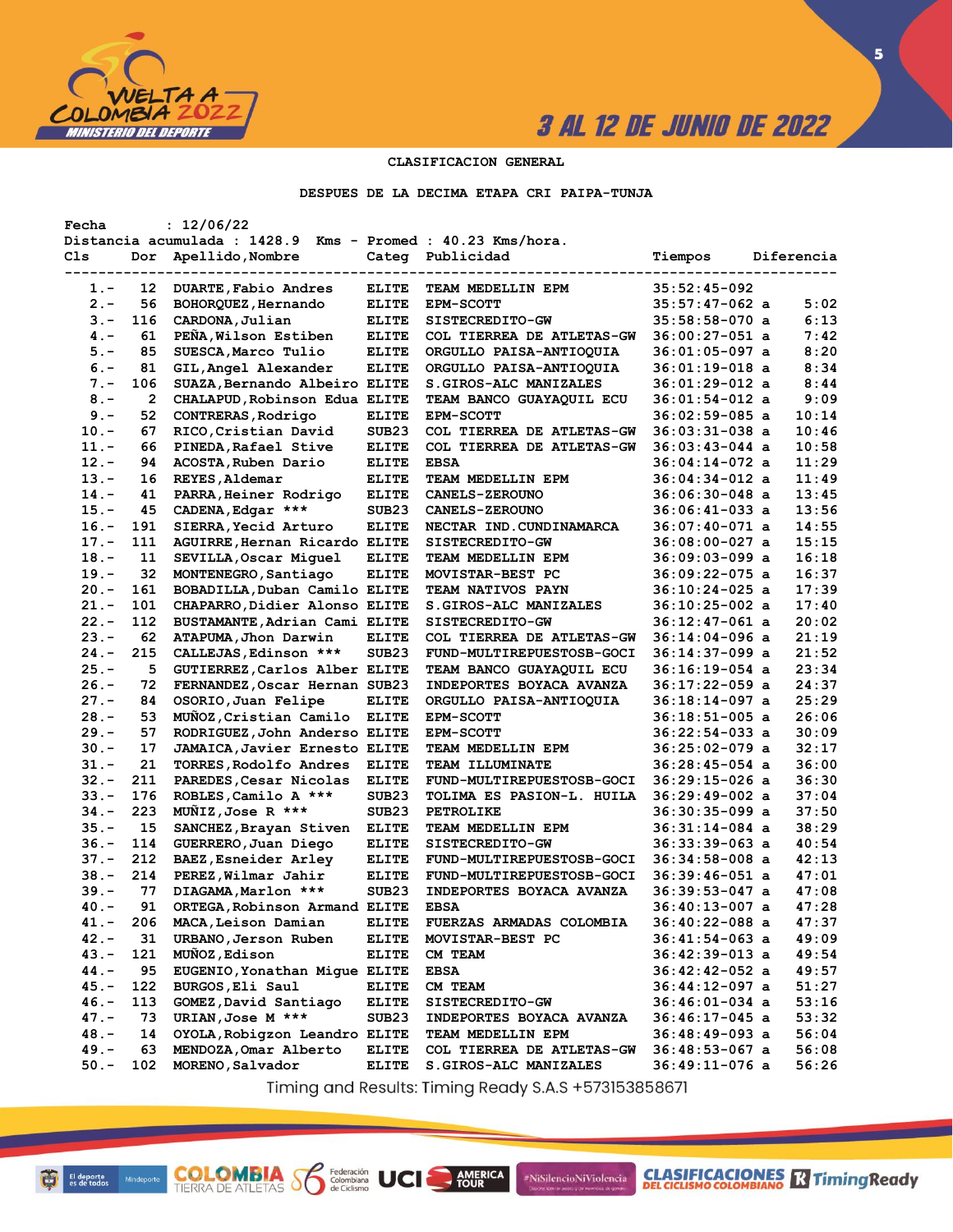

**CLASIFICACIONES** TimingReady

**6**

### **CLASIFICACION GENERAL**

**DESPUES DE LA DECIMA ETAPA CRI PAIPA-TUNJA**

| Fecha   |     | : 12/06/22                                                  |                   |                                  |                                                      |
|---------|-----|-------------------------------------------------------------|-------------------|----------------------------------|------------------------------------------------------|
|         |     | Distancia acumulada : 1428.9 Kms - Promed : 40.23 Kms/hora. |                   |                                  |                                                      |
| Cls     | Dor | Apellido, Nombre                                            |                   | Categ Publicidad                 | Tiempos<br>Diferencia                                |
|         |     |                                                             | ----------------- |                                  |                                                      |
| 51.-    | 6   | QUINTEROS, Alexis Benja ELITE                               |                   | TEAM BANCO GUAYAQUIL ECU         | 36:49:39-010 a<br>56:54                              |
| $52 -$  | 55  | CHAVES, German Enrique                                      | <b>ELITE</b>      | <b>EPM-SCOTT</b>                 | $36:53:14-070$ a $1:00:29$                           |
| $53 -$  | 115 | MARTINEZ, Juan Esteban                                      | <b>ELITE</b>      | SISTECREDITO-GW                  | $36:55:11-086$ a $1:02:26$                           |
| $54. -$ | 156 | <b>JULAJUJ, Elex Rony</b>                                   | <b>ELITE</b>      | ALC LA VEGA-4WD-DELUXE           | 36:56:16-098 a 1:03:31                               |
| $55. -$ | 13  | OCAMPO, Victor Alejandr ELITE                               |                   | TEAM MEDELLIN EPM                | $36:57:42-085$ a $1:04:57$                           |
| $56. -$ | 97  | PIRA, Omar ***                                              | SUB <sub>23</sub> | <b>EBSA</b>                      | $36:57:58-037$ a $1:05:13$                           |
| $57. -$ | 51  | SUAREZ, Juan Pablo                                          | <b>ELITE</b>      | <b>EPM-SCOTT</b>                 | 36:58:40-055 a 1:05:55                               |
| $58. -$ | 64  | QUIROZ, Oscar Adalberto ELITE                               |                   | COL TIERREA DE ATLETAS-GW        | $36:59:31-014$ a $1:06:46$                           |
| $59. -$ | 92  | CHAPARRO, Yeison Andres ELITE                               |                   | <b>EBSA</b>                      | 37:00:57-065 a 1:08:12                               |
| $60 -$  | 173 | QUETAMA, Yeison Ubarley ELITE                               |                   | TOLIMA ES PASION-L. HUILA        | $37:02:12-009$ a $1:09:27$                           |
| $61. -$ | 231 | RAMIREZ, Santiago                                           | <b>ELITE</b>      | <b>TEAM CARTAGENA-LICICLISMO</b> | $37:02:46-090$ a $1:10:01$                           |
| $62 -$  | 236 | GUAVITA, Cesar D ***                                        | SUB <sub>23</sub> | <b>TEAM CARTAGENA-LICICLISMO</b> | 37:05:17-021 a 1:12:32                               |
| $63 -$  | 152 | LOPEZ, Luis                                                 | <b>ELITE</b>      | ALC LA VEGA-4WD-DELUXE           | 37:06:11-097 a 1:13:26                               |
| $64. -$ | 75  | $SOSSA, Juan P$ ***                                         | SUB <sub>23</sub> | <b>INDEPORTES BOYACA AVANZA</b>  | $37:07:25-089$ a $1:14:40$                           |
| $65. -$ | 192 | GARZON,Marlon David                                         | <b>ELITE</b>      | NECTAR IND.CUNDINAMARCA          | 37:09:17-089 a 1:16:32                               |
| $66. -$ | 196 | FORERO, Juan Sebastian                                      | <b>ELITE</b>      | NECTAR IND. CUNDINAMARCA         | 37:11:51-023 a 1:19:06                               |
| $67. -$ | 154 | CANASTUJ, Jose David                                        | <b>ELITE</b>      | ALC LA VEGA-4WD-DELUXE           | 37:13:00-012 a 1:20:15                               |
| $68. -$ | 44  | CORTE, Eduardo                                              | <b>ELITE</b>      | <b>CANELS-ZEROUNO</b>            | 37:13:21-056 a 1:20:36                               |
| $69. -$ | 103 | TABARES, Jordan Felipe                                      | <b>ELITE</b>      | <b>S.GIROS-ALC MANIZALES</b>     | 37:15:30-003 a 1:22:45                               |
| $70. -$ | 193 | PEDRAZA, Walter Fernand ELITE                               |                   | NECTAR IND.CUNDINAMARCA          | 37:16:07-058 a 1:23:22                               |
| $71. -$ | з   | HARO, Steven Wilson                                         | <b>ELITE</b>      | <b>TEAM BANCO GUAYAQUIL ECU</b>  | 37:16:11-070 a 1:23:26                               |
| $72 -$  | 74  | PATIÑO, Edwin Alejandro SUB23                               |                   | INDEPORTES BOYACA AVANZA         | 37:20:21-022 a 1:27:36                               |
| $73. -$ | 1   | HERNANDEZ, Jose Tito                                        | <b>ELITE</b>      | <b>TEAM BANCO GUAYAQUIL ECU</b>  | 37:22:33-083 a 1:29:48                               |
|         |     |                                                             |                   |                                  |                                                      |
| $74. -$ | 4   | HUERA, Richard Rolando                                      | <b>ELITE</b>      | TEAM BANCO GUAYAQUIL ECU         | 37:23:26-063 a 1:30:41<br>$37:25:41-094$ a $1:32:56$ |
| $75. -$ | 96  | PARRA, Carlos Andres                                        | <b>ELITE</b>      | <b>EBSA</b>                      |                                                      |
| $76. -$ | 33  | PANTOJA, Cesar ***                                          | SUB <sub>23</sub> | MOVISTAR-BEST PC                 | 37:27:51-029 a 1:35:06                               |
| $77. -$ | 141 | ROMERO, Carlos Andres                                       | SUB <sub>23</sub> | HERRERA SPORT ROPA DEPORT        | 37:28:38-088 a 1:35:53                               |
| $78. -$ | 105 | RINCON, Yeison Alejandr ELITE                               |                   | <b>S.GIROS-ALC MANIZALES</b>     | 37:30:24-041 a 1:37:39                               |
| $79. -$ | 195 | HERNANDEZ, Rafael                                           | <b>ELITE</b>      | NECTAR IND. CUNDINAMARCA         | $37:37:07-055$ a $1:44:22$                           |
| $80 -$  | 7   | TORO, Alexander                                             | <b>ELITE</b>      | <b>TEAM BANCO GUAYAQUIL ECU</b>  | $37:37:31-017$ a $1:44:46$                           |
| $81. -$ | 221 | RUBIANO, Miguel Angel                                       | <b>ELITE</b>      | <b>PETROLIKE</b>                 | $37:39:04-041$ a $1:46:19$                           |
| $82 -$  | 104 | MARTINEZ, Luis Miguel                                       | <b>ELITE</b>      | <b>S.GIROS-ALC MANIZALES</b>     | $37:40:22-044$ a $1:47:37$                           |
| $83. -$ | 23  | CASTIBLANCO, Jorge Cami ELITE                               |                   | <b>TEAM ILLUMINATE</b>           | 37:41:33-070 a 1:48:48                               |
| $84. -$ | 166 | ALONSO, John ***                                            | SUB <sub>23</sub> | <b>TEAM NATIVOS PAYN</b>         | 37:41:56-052 a 1:49:11                               |
| $85. -$ | 213 | DIAZ, Manuel Ignacio                                        | <b>ELITE</b>      | FUND-MULTIREPUESTOSB-GOCI        | 37:47:14-003 a 1:54:29                               |
| $86. -$ | 54  | OCHOA, Diego Antonio                                        | <b>ELITE</b>      | <b>EPM-SCOTT</b>                 | $37:51:50-059$ a $1:59:05$                           |
| $87. -$ | 65  | SOTO, Nelson Andres                                         | <b>ELITE</b>      | COL TIERREA DE ATLETAS-GW        | $38:02:49-007$ a $2:10:04$                           |
| $88. -$ | 132 | VARGAS, Jhon Jairo                                          | <b>ELITE</b>      | CONSTRU ZEA-EL FARO ELECT        | $38:11:53-096$ a $2:19:08$                           |
| $89. -$ | 165 | SANCHEZ, Yerzon Eduardo ELITE                               |                   | <b>TEAM NATIVOS PAYN</b>         | $38:19:50-095$ a $2:27:05$                           |
| $90 -$  | 22  | SARMIENTO, Johnatan Fer ELITE                               |                   | TEAM ILLUMINATE                  | 38:21:45-052 a 2:29:00                               |
| 91.-    | 36  | CAICEDO, Pablo                                              | <b>ELITE</b>      | MOVISTAR-BEST PC                 | $38:25:23-013$ a $2:32:38$                           |
| $92 -$  | 185 | GONZALEZ, Jersson ***                                       | SUB <sub>23</sub> | <b>AMPRO-CERVEZAANDINA</b>       | 38:29:49-087 a 2:37:04                               |
| $93 -$  | 216 | BLANCO, Lukas ***                                           | SUB23             | FUND-MULTIREPUESTOSB-GOCI        | $38:41:28-013$ a $2:48:43$                           |
| $94. -$ | 246 | GOMEZ, Hernan Dario                                         | <b>ELITE</b>      | FUNDACION TEAM RECAPI            | $38:53:12-064$ a $3:00:27$                           |
| $95. -$ | 197 | MORENO, Juan J ***                                          | SUB <sub>23</sub> | NECTAR IND. CUNDINAMARCA         | $38:55:51-064$ a $3:03:06$                           |
| $96. -$ | 253 | GARCIA, Edgar ***                                           | SUB <sub>23</sub> | <b>DEPORMUNDO</b>                | $39:00:05-026$ a $3:07:20$                           |
| $97. -$ | 174 | CERQUERA, William Anton ELITE                               |                   | TOLIMA ES PASION-L. HUILA        | $39:03:26-030$ a $3:10:41$                           |
| $98 -$  | 135 | CIFUENTES, Fabian Stive ELITE                               |                   | CONSTRU ZEA-EL FARO ELECT        | 39:11:29-009 a 3:18:44                               |
| $99. -$ | 232 | POSSO, Eduardo J ***                                        | SUB <sub>23</sub> | TEAM CARTAGENA-LICICLISMO        | $39:13:36-092$ a $3:20:51$                           |
| $100.-$ | 76  | UMBA, Juan Alejandro                                        | SUB <sub>23</sub> | INDEPORTES BOYACA AVANZA         | $39:36:06-004$ a $3:43:21$                           |

Timing and Results: Timing Ready S.A.S +573153858671

AMERICA

#NiSilencioNiViolencia

**COLOMBIA SP** 

Federación<br>Colombiana<br>de Ciclismo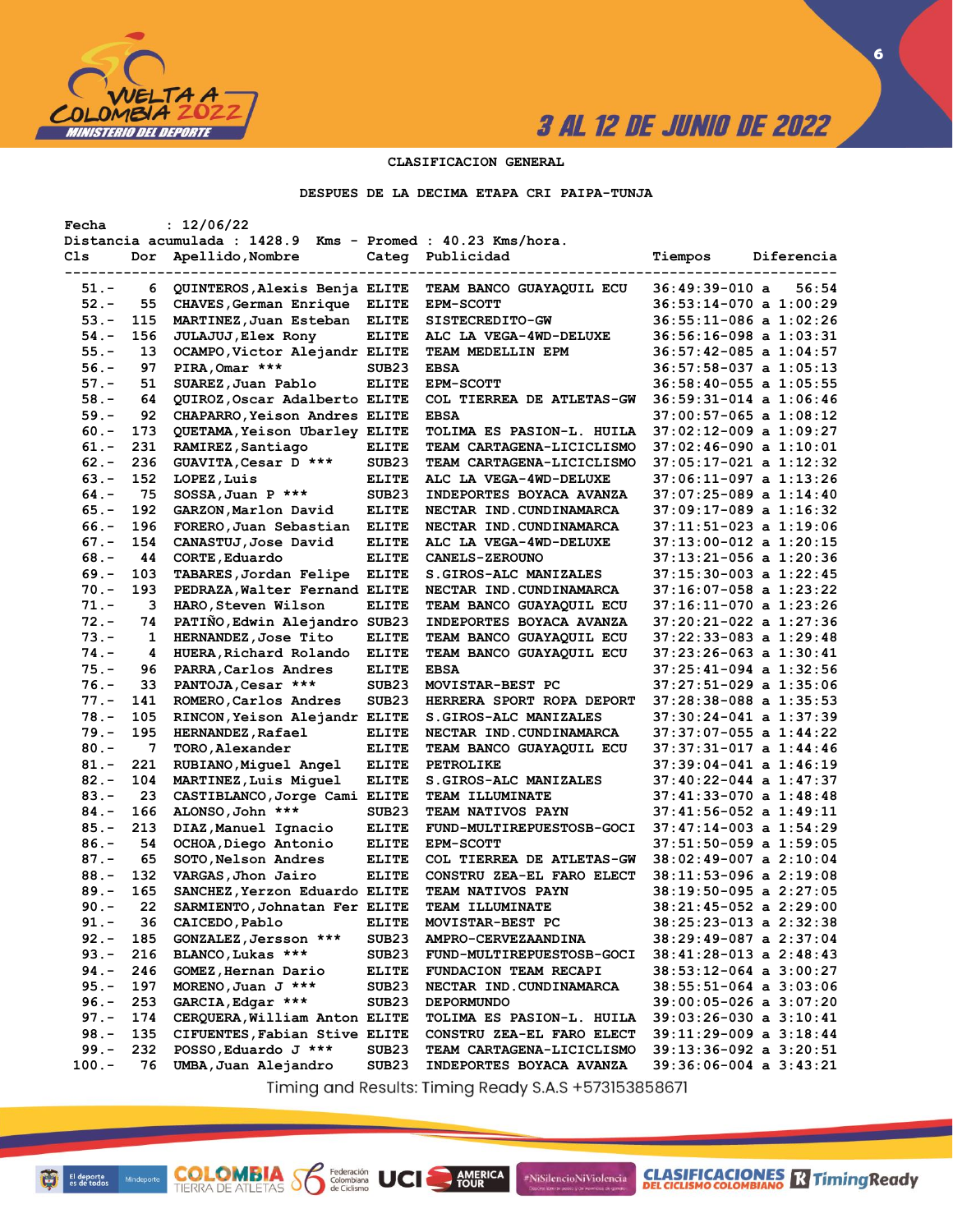

**7**

### **CLASIFICACION GENERAL**

#### **DESPUES DE LA DECIMA ETAPA CRI PAIPA-TUNJA**

| Fecha   |                                                                                                      | : 12/06/22                                |                   |                                                  |                                                     |  |  |  |  |  |  |  |
|---------|------------------------------------------------------------------------------------------------------|-------------------------------------------|-------------------|--------------------------------------------------|-----------------------------------------------------|--|--|--|--|--|--|--|
|         | Distancia acumulada : 1428.9 Kms - Promed : 40.23 Kms/hora.<br>Dor Apellido, Nombre Cateq Publicidad |                                           |                   |                                                  |                                                     |  |  |  |  |  |  |  |
| C1s     |                                                                                                      |                                           |                   |                                                  | Tiempos Diferencia                                  |  |  |  |  |  |  |  |
|         |                                                                                                      | 101.- 233 ARZUAGA, Julio Jose             | SUB23             | TEAM CARTAGENA-LICICLISMO 39:38:05-088 a 3:45:20 |                                                     |  |  |  |  |  |  |  |
|         |                                                                                                      |                                           |                   | CLASIFICACION GENERAL SUB23<br>----------------- |                                                     |  |  |  |  |  |  |  |
|         |                                                                                                      | Cls Dor Apellido, Nombre Cateq Publicidad |                   |                                                  | Tiempos Diferencia<br>----------------------------- |  |  |  |  |  |  |  |
| $1 -$   | 67                                                                                                   | RICO, Cristian David                      | SUB <sub>23</sub> | COL TIERREA DE ATLETAS-GW 36:03:31-038           |                                                     |  |  |  |  |  |  |  |
| $2 -$   | 45                                                                                                   | CADENA, Edgar ***                         | SUB <sub>23</sub> | <b>CANELS-ZEROUNO</b>                            | 3:10<br>$36:06:41-033$ a                            |  |  |  |  |  |  |  |
| $3 -$   | 215                                                                                                  | CALLEJAS, Edinson ***                     | SUB <sub>23</sub> | FUND-MULTIREPUESTOSB-GOCI                        | 11:06<br>$36:14:37-099$ a                           |  |  |  |  |  |  |  |
| $4 -$   | 72                                                                                                   | FERNANDEZ, Oscar Hernan SUB23             |                   | INDEPORTES BOYACA AVANZA                         | 13:51<br>$36:17:22-059$ a                           |  |  |  |  |  |  |  |
| $5. -$  | 176                                                                                                  | ROBLES, Camilo A ***                      | SUB <sub>23</sub> | TOLIMA ES PASION-L. HUILA                        | 26:18<br>$36:29:49-002$ a                           |  |  |  |  |  |  |  |
| $6. -$  | 223                                                                                                  | $M\tilde{M}IZ$ , Jose R ***               | SUB <sub>23</sub> | PETROLIKE                                        | 27:04<br>$36:30:35-099$ a                           |  |  |  |  |  |  |  |
| $7 -$   | 77                                                                                                   | DIAGAMA, Marlon ***                       | SUB <sub>23</sub> | INDEPORTES BOYACA AVANZA                         | 36:22<br>$36:39:53-047$ a                           |  |  |  |  |  |  |  |
| $8 -$   | 73                                                                                                   | URIAN, Jose M ***                         | SUB <sub>23</sub> | INDEPORTES BOYACA AVANZA                         | 42:46<br>$36:46:17-045$ a                           |  |  |  |  |  |  |  |
| $9 -$   | 97                                                                                                   | PIRA, Omar ***                            | SUB <sub>23</sub> | <b>EBSA</b>                                      | 54:27<br>$36:57:58-037$ a                           |  |  |  |  |  |  |  |
| $10. -$ | 236                                                                                                  | GUAVITA, Cesar D ***                      | SUB23             | TEAM CARTAGENA-LICICLISMO                        | $37:05:17-021$ a $1:01:46$                          |  |  |  |  |  |  |  |
| $11. -$ | 75                                                                                                   | $SOSSA$ , Juan P ***                      | SUB <sub>23</sub> | INDEPORTES BOYACA AVANZA                         | $37:07:25-089$ a $1:03:54$                          |  |  |  |  |  |  |  |
| $12 -$  | 74                                                                                                   | PATIÑO, Edwin Alejandro SUB23             |                   | INDEPORTES BOYACA AVANZA                         | $37:20:21-022$ a $1:16:50$                          |  |  |  |  |  |  |  |
| $13 -$  | 33                                                                                                   | PANTOJA, Cesar ***                        | SUB <sub>23</sub> | MOVISTAR-BEST PC                                 | $37:27:51-029$ a $1:24:20$                          |  |  |  |  |  |  |  |
| $14. -$ | 141                                                                                                  | ROMERO, Carlos Andres                     | SUB <sub>23</sub> | HERRERA SPORT ROPA DEPORT                        | $37:28:38-088$ a $1:25:07$                          |  |  |  |  |  |  |  |
| $15. -$ | 166                                                                                                  | ALONSO, John ***                          | SUB <sub>23</sub> | TEAM NATIVOS PAYN                                | $37:41:56-052$ a $1:38:25$                          |  |  |  |  |  |  |  |
| $16. -$ | 185                                                                                                  | GONZALEZ, Jersson ***                     | SUB <sub>23</sub> | AMPRO-CERVEZAANDINA                              | $38:29:49-087$ a $2:26:18$                          |  |  |  |  |  |  |  |
| $17. -$ | 216                                                                                                  | BLANCO, Lukas ***                         | SUB <sub>23</sub> | FUND-MULTIREPUESTOSB-GOCI                        | $38:41:28-013$ a $2:37:57$                          |  |  |  |  |  |  |  |
| $18. -$ | 197                                                                                                  | MORENO, Juan J ***                        | SUB <sub>23</sub> | NECTAR IND. CUNDINAMARCA                         | $38:55:51-064$ a $2:52:20$                          |  |  |  |  |  |  |  |
| $19. -$ | 253                                                                                                  | GARCIA, Edgar ***                         | SUB <sub>23</sub> | <b>DEPORMUNDO</b>                                | $39:00:05-026$ a $2:56:34$                          |  |  |  |  |  |  |  |
| $20 -$  | 232                                                                                                  | POSSO, Eduardo J ***                      | SUB <sub>23</sub> | TEAM CARTAGENA-LICICLISMO                        | $39:13:36-092$ a $3:10:05$                          |  |  |  |  |  |  |  |
| $21. -$ | 76                                                                                                   | UMBA, Juan Alejandro                      | SUB <sub>23</sub> | INDEPORTES BOYACA AVANZA                         | $39:36:06-004$ a $3:32:35$                          |  |  |  |  |  |  |  |
| $22 -$  | 233                                                                                                  | ARZUAGA, Julio Jose                       | SUB <sub>23</sub> | TEAM CARTAGENA-LICICLISMO                        | $39:38:05-088$ a $3:34:34$                          |  |  |  |  |  |  |  |

Timing and Results: Timing Ready S.A.S +573153858671

**AMERICA** 

UCI

#NiSilencioNiViolencia



**COLOMBIA** Solenbiana<br>TIERRA DE ATLETAS Solenbiana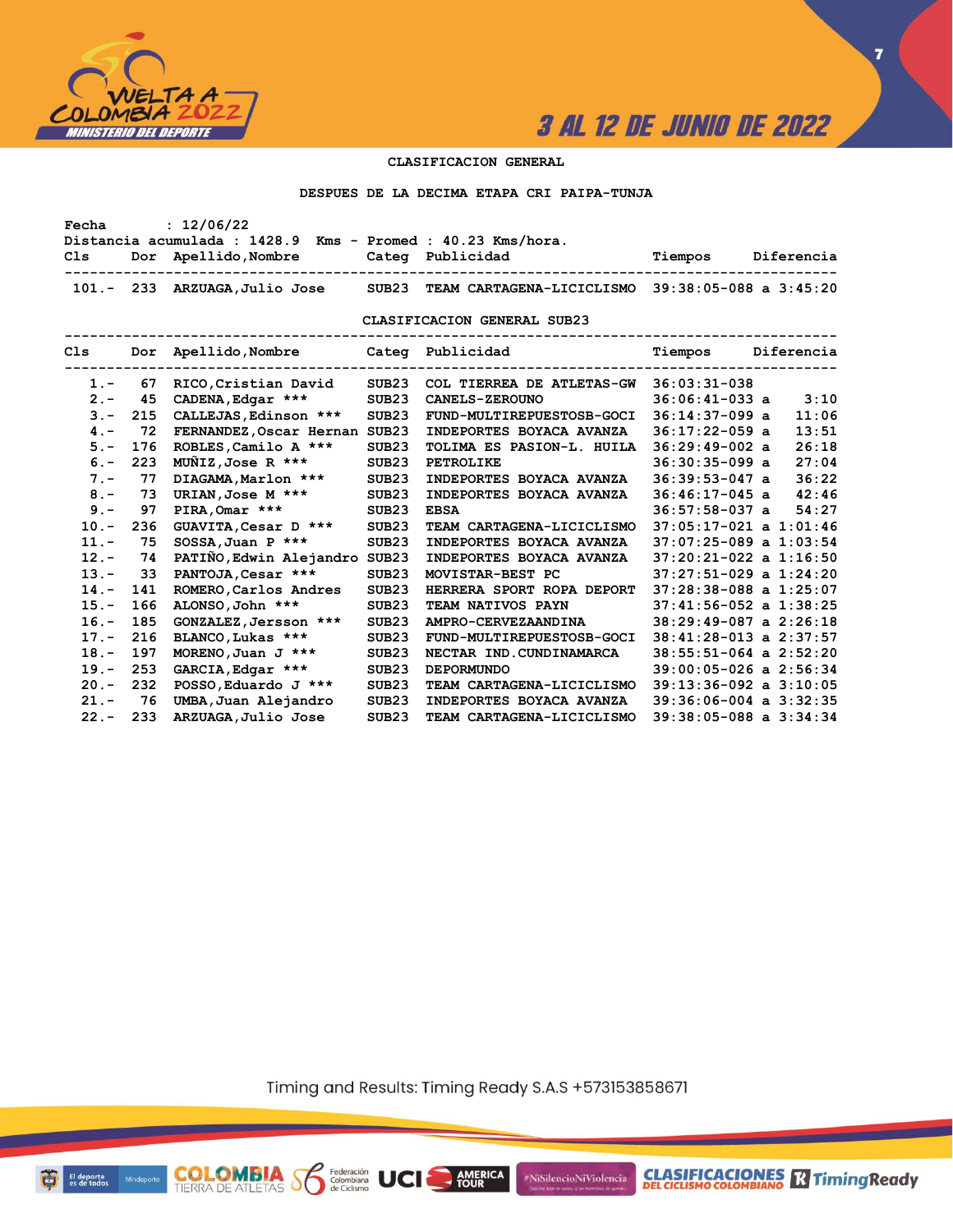

**CLASIFICACIONES R** Timing Ready

#### **CLASIFICACION GENERAL POR EQUIPOS**

| $1 -$   | TEAM MEDELLIN EPM                                   | 107:41:22               |         |
|---------|-----------------------------------------------------|-------------------------|---------|
| $2 -$   | COL TIERREA DE ATLETAS-GW                           | 107:45:35 a             | 4:13    |
| $3 -$   | <b>EPM-SCOTT</b>                                    | $108:04:30$ a           | 23:08   |
| $4. -$  | SISTECREDITO-GW                                     | $108:17:11$ a           | 35:49   |
| $5. -$  | ORGULLO PAISA-ANTIOQUIA 108:20:42 a 39:20           |                         |         |
| $6. -$  | TEAM BANCO GUAYAQUIL ECU 108:35:09 a 53:47          |                         |         |
| $7 -$   | $FUND-MULTIREPUESTOSB-GOCI$ $108:52:29$ a $1:11:07$ |                         |         |
| $8 -$   | EBSA                                                | $108:52:30$ a $1:11:08$ |         |
| $9 -$   | S.GIROS-ALC MANIZALES                               | $108:57:17$ a $1:15:55$ |         |
| $10. -$ | INDEPORTES BOYACA AVANZA 109:17:28 a 1:36:06        |                         |         |
|         | 11. - CANELS-ZEROUNO                                | $109:26:51$ a $1:45:29$ |         |
| $12. -$ | NECTAR IND.CUNDINAMARCA                             | $109:33:54$ a $1:52:32$ |         |
| $13. -$ | MOVISTAR-BEST PC                                    | $110:11:51$ a $2:30:29$ |         |
| $14. -$ | ALC LA VEGA-4WD-DELUXE                              | $111:15:37$ a $3:34:15$ |         |
| $15. -$ | <b>TEAM NATIVOS PAYN</b>                            | $112:12:16$ a           | 4:30:54 |
| $16. -$ | <b>TEAM ILLUMINATE</b>                              | $112:32:05$ a           | 4:50:43 |
| $17. -$ | TOLIMA ES PASION-L. HUILA                           | 112:35:30a              | 4:54:08 |
|         | 18. - TEAM CARTAGENA-LICICLISMO                     | $113:16:15$ a $5:34:53$ |         |
|         |                                                     |                         |         |

**COLOMBIA Se Ederación** UCI

### **CLASIFICACION GENERAL POR PUNTOS**

| $\mathbf{1}$ | 16                | REYES, Aldemar                 | <b>ELITE</b>      | 54 Pts | 30 | 191 | SIERRA, Yecid Arturo          | <b>ELITE</b> |   | 10 Pts |
|--------------|-------------------|--------------------------------|-------------------|--------|----|-----|-------------------------------|--------------|---|--------|
| 2            | $12 \overline{ }$ | DUARTE, Fabio Andres           | <b>ELITE</b>      | 47 Pts | 31 | 17  | JAMAICA, Javier Ernesto       | <b>ELITE</b> |   | 10 Pts |
| з            | 65                | SOTO.Nelson Andres             | <b>ELITE</b>      | 40 Pts | 32 | 63  | MENDOZA.Omar Alberto          | <b>ELITE</b> |   | 10 Pts |
| 4            | 72                | FERNANDEZ, Oscar Hernan SUB23  |                   | 32 Pts | 33 | 156 | JULAJUJ, Elex Rony            | <b>ELITE</b> |   | 10 Pts |
| 5            | $\mathbf{2}$      | CHALAPUD, Robinson Edua ELITE  |                   | 30 Pts | 34 | 91  | ORTEGA, Robinson Armand ELITE |              | 9 | Pts    |
| 6            | 81                | GIL, Angel Alexander           | <b>ELITE</b>      | 29 Pts | 35 | з   | HARO.Steven Wilson            | <b>ELITE</b> | 9 | Pts    |
| 7            | 15                | SANCHEZ, Brayan Stiven         | <b>ELITE</b>      | 24 Pts | 36 | 211 | PAREDES, Cesar Nicolas        | <b>ELITE</b> | 8 | Pts    |
| 8            | 76                | UMBA, Juan Alejandro           | SUB <sub>23</sub> | 22 Pts | 37 | 74  | PATIÑO, Edwin Alejandro SUB23 |              |   | 8 Pts  |
| 9            | 56                | BOHORQUEZ, Hernando            | <b>ELITE</b>      | 22 Pts | 38 | 94  | ACOSTA, Ruben Dario           | <b>ELITE</b> | 7 | Pts    |
| 10           | 66                | PINEDA, Rafael Stive           | <b>ELITE</b>      | 22 Pts | 39 | 106 | SUAZA, Bernando Albeiro ELITE |              | 6 | Pts    |
| 11           | 112               | BUSTAMANTE, Adrian Cami        | <b>ELITE</b>      | 21 Pts | 40 | 62  | ATAPUMA, Jhon Darwin          | <b>ELITE</b> | 6 | Pts    |
| 12           | 45                | CADENA, Edgar ***              | SUB <sub>23</sub> | 20 Pts | 41 | 21  | TORRES, Rodolfo Andres        | <b>ELITE</b> |   | 6 Pts  |
| 13           | 61                | PEÑA, Wilson Estiben           | <b>ELITE</b>      | 20 Pts | 42 | 6   | QUINTEROS, Alexis Benja ELITE |              | 6 | Pts    |
| 14           | 54                | OCHOA, Diego Antonio           | <b>ELITE</b>      | 20 Pts | 43 | 115 | MARTINEZ, Juan Esteban        | <b>ELITE</b> | 6 | Pts    |
| 15           | 75                | $SOSSA.Juan P$ ***             | SUB23             | 18 Pts | 44 | 101 | CHAPARRO, Didier Alonso ELITE |              | 5 | Pts    |
| 16           | 41                | PARRA, Heiner Rodrigo          | <b>ELITE</b>      | 18 Pts | 45 | 212 | BAEZ, Esneider Arley          | <b>ELITE</b> |   | 5 Pts  |
| 17           | 116               | CARDONA, Julian                | <b>ELITE</b>      | 17 Pts | 46 | 51  | SUAREZ, Juan Pablo            | <b>ELITE</b> | 5 | Pts    |
| 18           | 161               | BOBADILLA, Duban Camilo        | <b>ELITE</b>      | 17 Pts | 47 | 53  | MUÑOZ, Cristian Camilo        | <b>ELITE</b> |   | 4 Pts  |
| 19           | 52                | CONTRERAS, Rodrigo             | <b>ELITE</b>      | 15 Pts | 48 | 57  | RODRIGUEZ, John Anderso ELITE |              | 3 | Pts    |
| 20           | 11                | SEVILLA, Oscar Miquel          | <b>ELITE</b>      | 15 Pts | 49 | 174 | CEROUERA, William Anton ELITE |              |   | 3 Pts  |
| 21           | 5                 | GUTIERREZ, Carlos Alber ELITE  |                   | 15 Pts | 50 | 84  | OSORIO, Juan Felipe           | <b>ELITE</b> |   | 2 Pts  |
| 22           | 85                | SUESCA, Marco Tulio            | <b>ELITE</b>      | 14 Pts | 51 | 23  | CASTIBLANCO, Jorge Cami       | <b>ELITE</b> |   | 2 Pts  |
| 23           | 154               | CANASTUJ, Jose David           | <b>ELITE</b>      | 14 Pts | 52 | 135 | CIFUENTES, Fabian Stive ELITE |              |   | 2 Pts  |
| 24           | 32                | MONTENEGRO, Santiago           | <b>ELITE</b>      | 13 Pts | 53 | 114 | GUERRERO, Juan Diego          | <b>ELITE</b> |   | 1 Pts  |
| 25           | 67                | RICO, Cristian David           | SUB <sub>23</sub> | 12 Pts | 54 | 31  | URBANO, Jerson Ruben          | <b>ELITE</b> |   | 1 Pts  |
| 26           | 111               | AGUIRRE, Hernan Ricardo        | <b>ELITE</b>      | 12 Pts | 55 | 95  | EUGENIO, Yonathan Mique ELITE |              |   | 1 Pts  |
| 27           | 215               | CALLEJAS, Edinson ***          | SUB <sub>23</sub> | 12 Pts | 56 | 113 | GOMEZ, David Santiago         | <b>ELITE</b> |   | 1 Pts  |
| 28           | 223               | $M\overline{M}IZ$ , Jose R *** | SUB23             | 11 Pts | 57 | 4   | HUERA, Richard Rolando        | <b>ELITE</b> |   | 1 Pts  |
| 39           | 14                | OYOLA, Robigzon Leandro ELITE  |                   | 11 Pts |    |     |                               |              |   |        |

Timing and Results: Timing Ready S.A.S +573153858671

AMERICA

#NiSilencioNiViolencia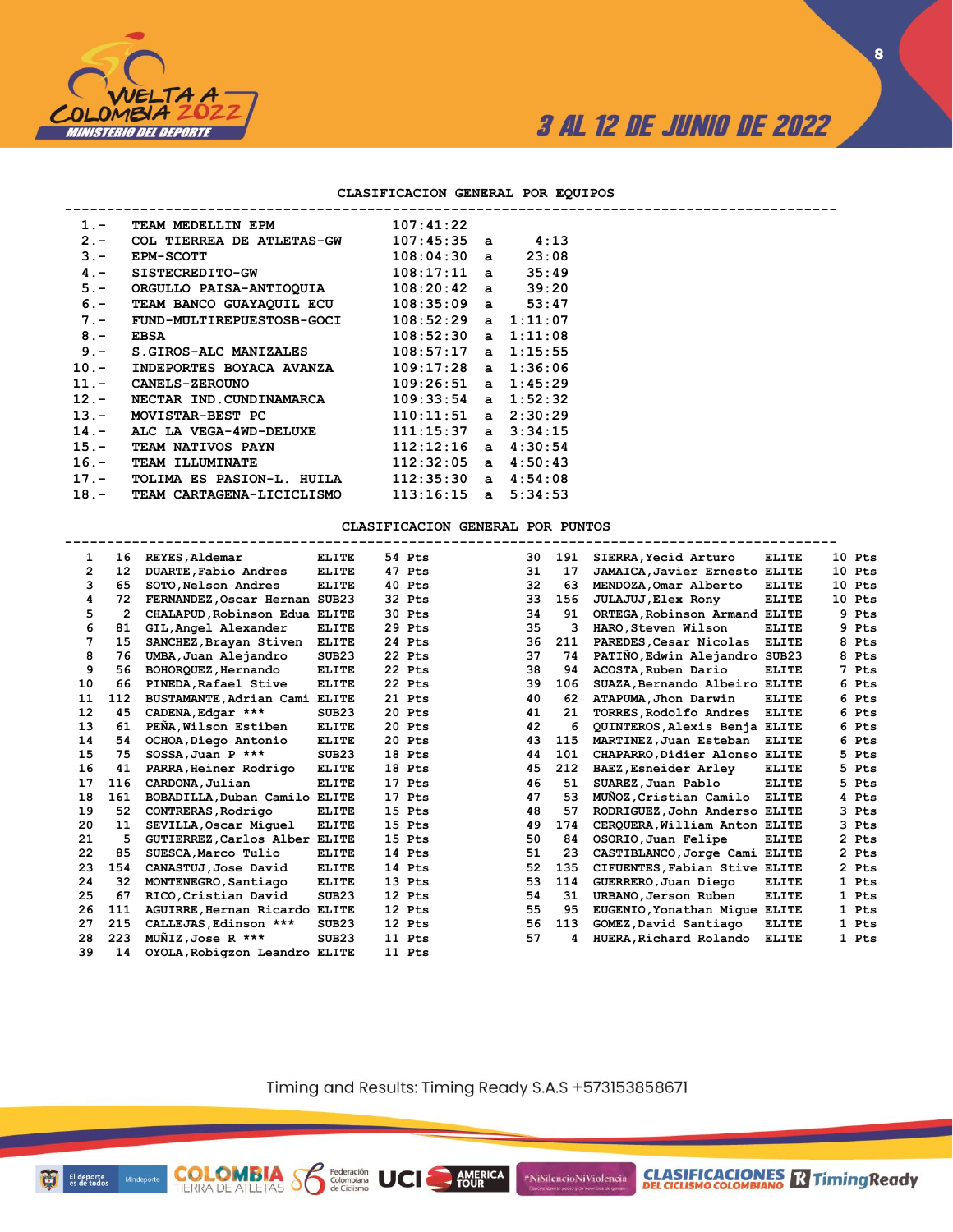

### **CLASIFICACION GENERAL DE LA MONTAÑA**

| 1.                   | 32  | MONTENEGRO, Santiago          | <b>ELITE</b> | 42 Pts | 20 | 161 | BOBADILLA, Duban Camilo ELITE        |              | 7 Pts |
|----------------------|-----|-------------------------------|--------------|--------|----|-----|--------------------------------------|--------------|-------|
| $\mathbf{2}^{\circ}$ | 45  | CADENA, Edgar ***             | SUB23        | 31 Pts | 21 | 101 | CHAPARRO, Didier Alonso ELITE        |              | 7 Pts |
| 3.                   | 211 | PAREDES, Cesar Nicolas        | <b>ELITE</b> | 27 Pts | 22 | 56  | BOHORQUEZ, Hernando                  | <b>ELITE</b> | 6 Pts |
| 4                    | 191 | SIERRA, Yecid Arturo          | <b>ELITE</b> | 26 Pts | 23 | 81  | GIL, Angel Alexander                 | <b>ELITE</b> | 6 Pts |
| 5.                   | 72  | FERNANDEZ, Oscar Hernan       | SUB23        | 24 Pts | 24 | 17  | <b>JAMAICA, Javier Ernesto ELITE</b> |              | 6 Pts |
| 6                    | 67  | RICO, Cristian David          | SUB23        | 20 Pts | 25 | 15  | SANCHEZ, Brayan Stiven               | <b>ELITE</b> | 6 Pts |
|                      | 61  | PEÑA, Wilson Estiben          | <b>ELITE</b> | 18 Pts | 26 | 66  | PINEDA, Rafael Stive                 | <b>ELITE</b> | 5 Pts |
| 8                    | 116 | CARDONA, Julian               | <b>ELITE</b> | 17 Pts | 27 | 5.  | GUTIERREZ, Carlos Alber ELITE        |              | 3 Pts |
| 9                    | 111 | AGUIRRE, Hernan Ricardo ELITE |              | 15 Pts | 28 | 4   | HUERA, Richard Rolando               | <b>ELITE</b> | 3 Pts |
| 10                   | 12  | DUARTE, Fabio Andres          | <b>ELITE</b> | 15 Pts | 29 | 94  | ACOSTA, Ruben Dario                  | <b>ELITE</b> | 2 Pts |
| 11                   | 215 | CALLEJAS, Edinson ***         | SUB23        | 15 Pts | 30 | 113 | GOMEZ, David Santiago                | <b>ELITE</b> | 2 Pts |
| 12                   | 85  | SUESCA, Marco Tulio           | <b>ELITE</b> | 14 Pts | 31 | 102 | MORENO.Salvador                      | <b>ELITE</b> | 2 Pts |
| 13                   | 16  | REYES, Aldemar                | <b>ELITE</b> | 14 Pts | 32 | 55. | CHAVES, German Enrique               | <b>ELITE</b> | 2 Pts |
| 14                   | 41  | PARRA, Heiner Rodrigo         | <b>ELITE</b> | 12 Pts | 33 | 23  | CASTIBLANCO, Jorge Cami              | ELITE        | 2 Pts |
| 15                   | 114 | GUERRERO, Juan Diego          | <b>ELITE</b> | 10 Pts | 34 | 11  | SEVILLA, Oscar Miquel                | <b>ELITE</b> | 1 Pts |
| 16                   | 2   | CHALAPUD, Robinson Edua ELITE |              | 9 Pts  | 35 | 53  | MUNOZ, Cristian Camilo               | <b>ELITE</b> | 1 Pts |
| 17                   | 64  | QUIROZ, Oscar Adalberto ELITE |              | 8 Pts  | 36 | 156 | JULAJUJ, Elex Rony                   | <b>ELITE</b> | 1 Pts |
| 18                   | 91  | ORTEGA, Robinson Armand ELITE |              | 8 Pts  | 37 | з   | HARO, Steven Wilson                  | <b>ELITE</b> | 1 Pts |
| 19                   | 14  | OYOLA, Robigzon Leandro ELITE |              | 8 Pts  | 38 | 213 | DIAZ, Manuel Ignacio                 | <b>ELITE</b> | 1 Pts |
|                      |     |                               |              |        |    |     |                                      |              |       |

**CLASIFICACION GENERAL DE METAS VOLANTES**

**--------------------------------------------------------------------------------------------**

| 1              | 72  | FERNANDEZ, Oscar Hernan SUB23        |              |    | 19 Pts     |
|----------------|-----|--------------------------------------|--------------|----|------------|
| $\overline{2}$ | 91  | ORTEGA, Robinson Armand ELITE        |              |    | 9 Pts      |
| 3              | 65  | SOTO, Nelson Andres                  | <b>ELITE</b> | 9. | <b>Pts</b> |
| 4              | 16  | REYES, Aldemar                       | <b>ELITE</b> |    | 9 Pts      |
| 5              | 223 | $M\tilde{M}IZ$ , Jose R ***          | SUB23        |    | 8 Pts      |
| 6              | 45  | CADENA, Edgar ***                    | SUB23        |    | 5 Pts      |
| 7              | 116 | CARDONA, Julian                      | <b>ELITE</b> |    | 4 Pts      |
| 8              | 6   | <b>QUINTEROS, Alexis Benja ELITE</b> |              |    | 3 Pts      |
| 9              | 75  | SOSSA, Juan P ***                    | SUB23        |    | 3 Pts      |
| 10             | 174 | CERQUERA, William Anton              | <b>ELITE</b> |    | 3 Pts      |
| 11             | 17  | JAMAICA, Javier Ernesto ELITE        |              |    | 3 Pts      |
| 12             | 3   | HARO, Steven Wilson                  | <b>ELITE</b> |    | 3 Pts      |
| 13             | 12  | <b>DUARTE, Fabio Andres</b>          | <b>ELITE</b> |    | 2 Pts      |
| 14             | 11  | SEVILLA,Oscar Miquel                 | ELITE        |    | 2 Pts      |
| 15             | 161 | BOBADILLA, Duban Camilo ELITE        |              |    | 2 Pts      |
| 16             | 211 | PAREDES, Cesar Nicolas               | <b>ELITE</b> |    | 2 Pts      |
| 17             | 64  | QUIROZ, Oscar Adalberto ELITE        |              |    | 2 Pts      |
| 18             | 23  | CASTIBLANCO, Jorge Cami              | <b>ELITE</b> |    | 2 Pts      |
| 19             | 135 | CIFUENTES, Fabian Stive ELITE        |              |    | 2 Pts      |
| 20             | 101 | CHAPARRO, Didier Alonso ELITE        |              | 1  | <b>Pts</b> |
| 21             | 5   | GUTIERREZ, Carlos Alber ELITE        |              |    | 1 Pts      |
| 22             | 15  | SANCHEZ, Brayan Stiven               | <b>ELITE</b> |    | 1 Pts      |
| 23             | 114 | GUERRERO, Juan Diego                 | <b>ELITE</b> |    | 1 Pts      |
| 24             | 31  | URBANO, Jerson Ruben                 | <b>ELITE</b> |    | 1 Pts      |
| 25             | 95  | EUGENIO, Yonathan Mique ELITE        |              |    | 1 Pts      |
| 26             | 113 | GOMEZ, David Santiago                | <b>ELITE</b> |    | 1 Pts      |
| 27             | 14  | OYOLA, Robigzon Leandro ELITE        |              |    | 1 Pts      |
| 28             | 4   | HUERA, Richard Rolando               | <b>ELITE</b> |    | 1 Pts      |

**COLOMBIA**<br>TIERRA DE ATLETAS **S** de Ciclismo

Timing and Results: Timing Ready S.A.S +573153858671

**AMERICA**<br>TOUR

#NiSilencioNiViolencia

Minde